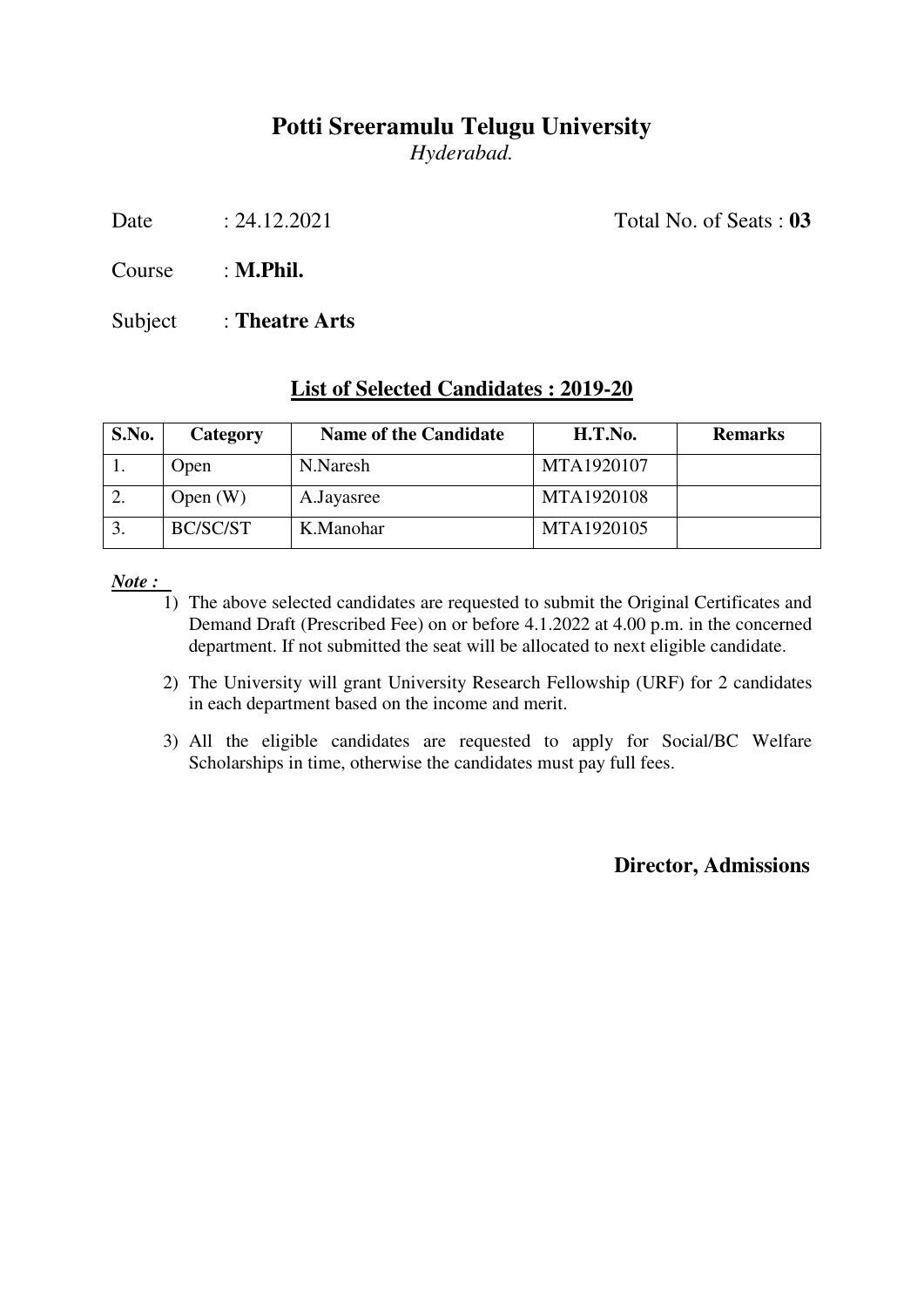*Hyderabad.* 

Date : 24.12.2021 Total No. of Seats : **03** 

Course : **M.Phil.**

Subject : **Theatre Arts**

### **List of Selected Candidates : 2020-21**

| S.No. | Category   | <b>Name of the Candidate</b> | H.T.No.    | <b>Remarks</b> |
|-------|------------|------------------------------|------------|----------------|
|       | Open       | <b>B.Kiran Kumar</b>         | MTA2021115 |                |
|       | Open $(W)$ | R.Rekha                      | MTA2021117 |                |
|       | BC/SC/ST   | M.Gopal                      | MTA2021104 |                |

*Note :* 

- 1) The above selected candidates are requested to submit the Original Certificates and Demand Draft (Prescribed Fee) on or before 4.1.2022 at 4.00 p.m. in the concerned department. If not submitted the seat will be allocated to next eligible candidate.
- 2) The University will grant University Research Fellowship (URF) for 2 candidates in each department based on the income and merit.
- 3) All the eligible candidates are requested to apply for Social/BC Welfare Scholarships in time, otherwise the candidates must pay full fees.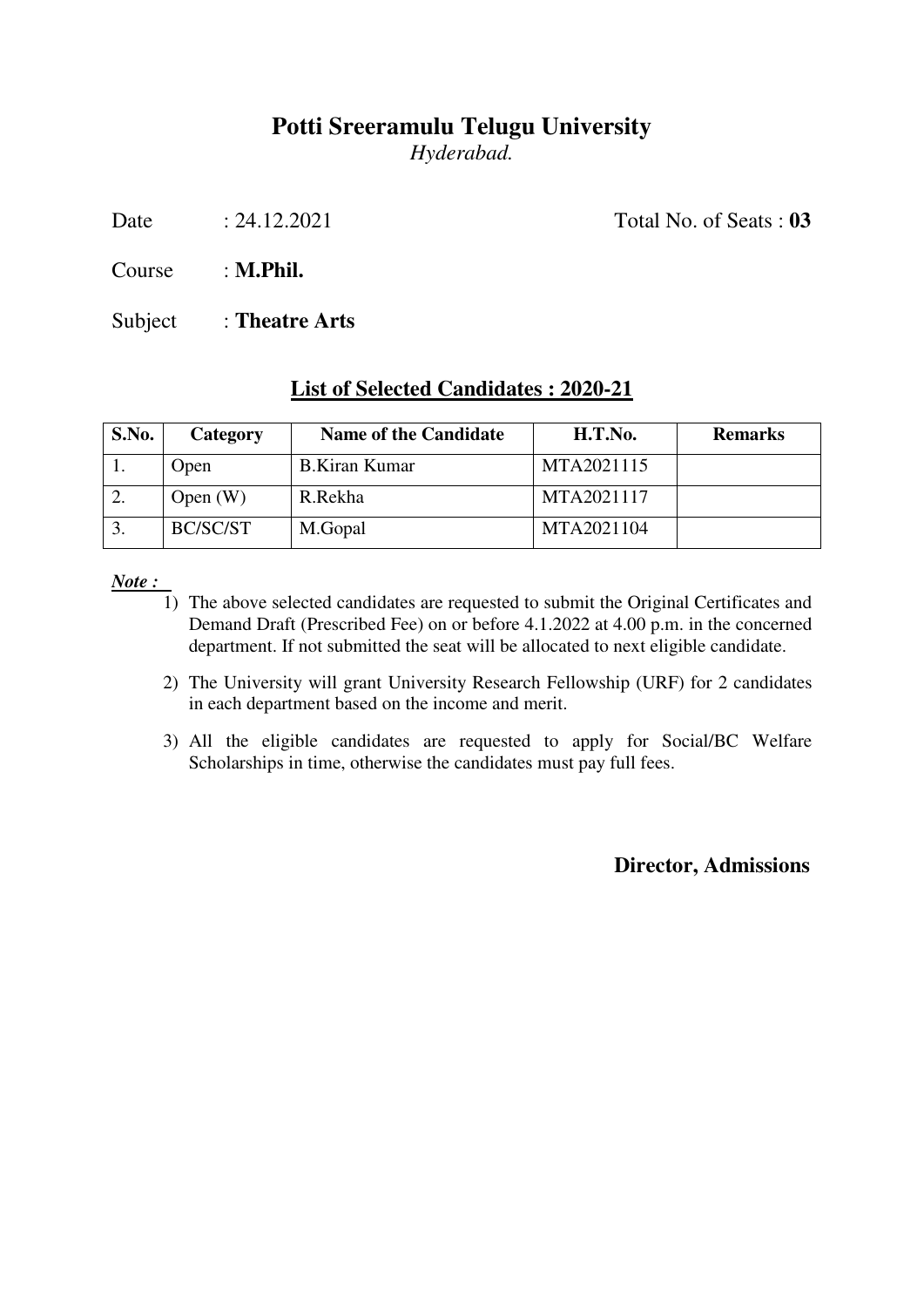*Hyderabad.* 

Date : 24.12.2021 Total No. of Seats : **04** 

Course : **Ph.D.**

Subject : **Theatre Arts**

### **List of Selected Candidates : 2020-21**

| S.No. | <b>Category</b> | <b>Name of the Candidate</b> | H.T.No.    | <b>Remarks</b>                   |
|-------|-----------------|------------------------------|------------|----------------------------------|
| 1.    | Open            | M.Maraiah                    |            | NET with M.Phil.<br>(Gold Medal) |
| 2.    | Open $(W)$      | P.Sujatha                    | PTA2021110 |                                  |
| 3.    | <b>BC</b>       | A.Manoj                      |            | <b>NET</b>                       |
| 4.    | <b>SC</b>       | S.Prabhakar                  |            | <b>NET</b>                       |

*Note :* 

- 1) The above selected candidates are requested to submit the Original Certificates and Demand Draft (Prescribed Fee) on or before 4.1.2022 at 4.00 p.m. in the concerned department. If not submitted the seat will be allocated to next eligible candidate.
- 2) The University will grant University Research Fellowship (URF) for 2 candidates in each department based on the income and merit.
- 3) All the eligible candidates are requested to apply for Social/BC Welfare Scholarships in time, otherwise the candidates must pay full fees.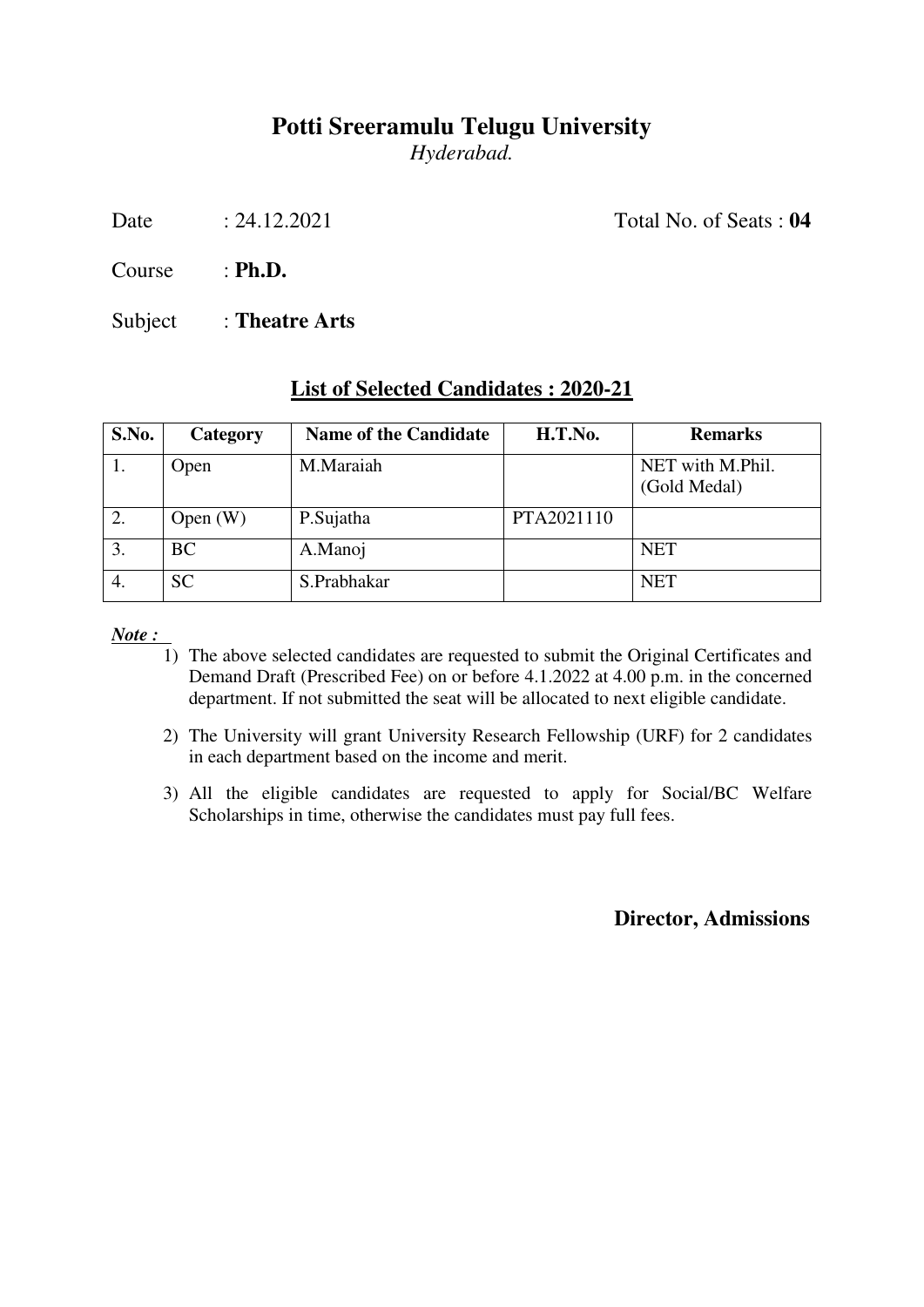*Hyderabad.* 

Date : 24.12.2021 Total No. of Seats : **05** 

Course : **M.Phil.**

Subject : **Dance**

#### **List of Selected Candidates : 2019-20**

| S.No. | Category     | <b>Name of the Candidate</b> | H.T.No.    | <b>Remarks</b> |
|-------|--------------|------------------------------|------------|----------------|
|       | Open         | Pravallika Telugu            | MDA1920105 |                |
| 2.    | Open         | Jyothsna Vikkirala           | MDA1920103 |                |
| 3.    | Open $(W)$   | Kanaka Vijaya Lakshmi V.     | MDA1920101 |                |
|       | BC           | Anila Kumari                 | MDA1920106 | In lieu of BC  |
|       | <b>SC/ST</b> | Indumathi Ganti              | MDA1920102 | In lieu of SC  |

*Note :* 

- 1) The above selected candidates are requested to submit the Original Certificates and Demand Draft (Prescribed Fee) on or before 4.1.2022 at 4.00 p.m. in the concerned department. If not submitted the seat will be allocated to next eligible candidate.
- 2) The University will grant University Research Fellowship (URF) for 2 candidates in each department based on the income and merit.
- 3) All the eligible candidates are requested to apply for Social/BC Welfare Scholarships in time, otherwise the candidates must pay full fees.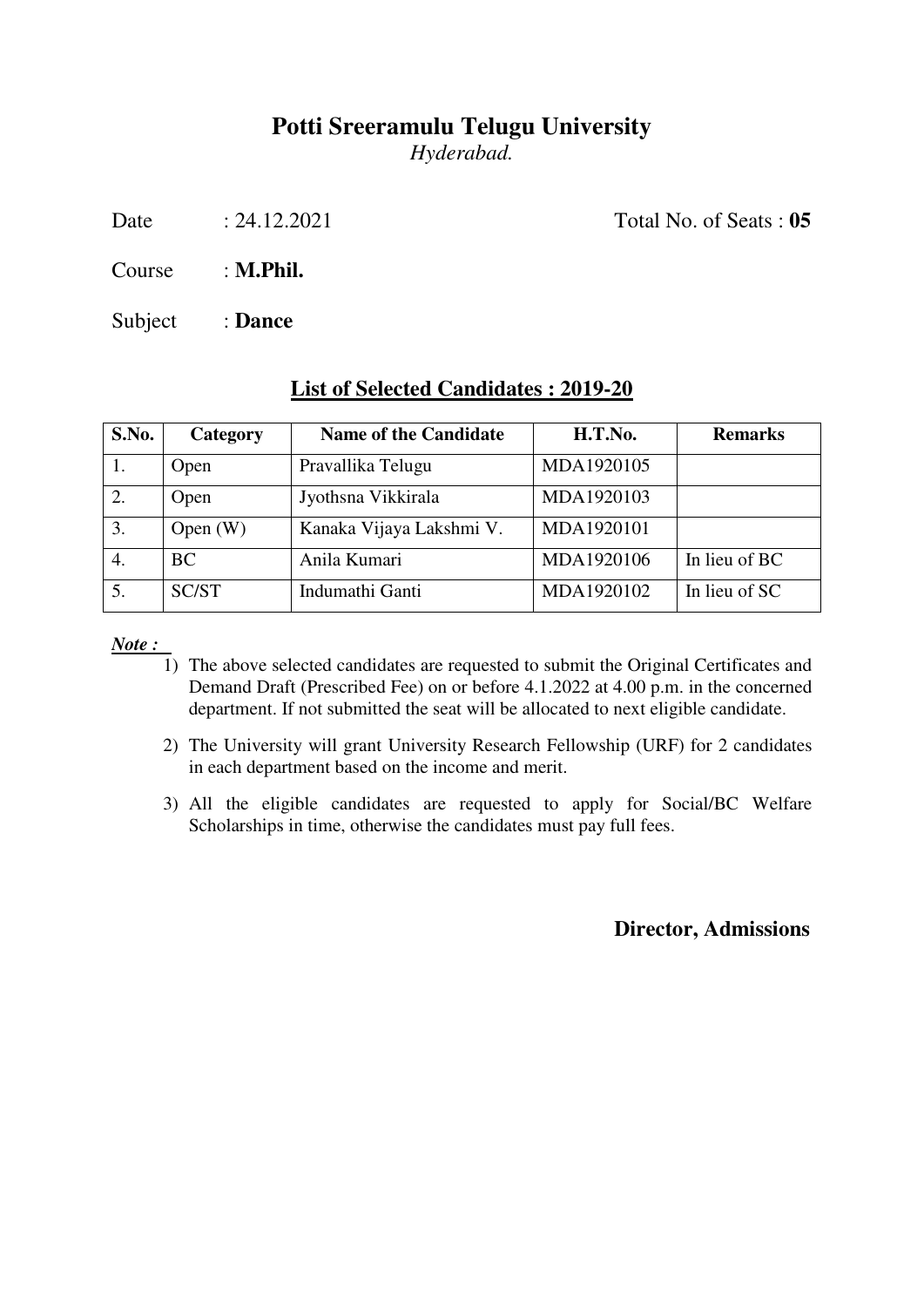*Hyderabad.* 

Date : 24.12.2021 Total No. of Seats : **05** 

Course : **M.Phil.**

Subject : **Dance**

#### **List of Selected Candidates : 2020-21**

| S.No. | Category     | <b>Name of the Candidate</b> | H.T.No.    | <b>Remarks</b> |
|-------|--------------|------------------------------|------------|----------------|
| 1.    | Open         | Mruthyunjaya                 | MDA2021108 |                |
| 2.    | Open         | Geetha Ganeshan              | MDA2021105 |                |
| 3.    | Open $(W)$   | Madhumathi N.D.S.            | MDA2021107 |                |
| 4.    | <b>BC</b>    | Sandhya Rani K.              | MDA2021106 | $BC-B$         |
| 5.    | <b>SC/ST</b> | Prasanna Veldanda            | MDA2021104 | In lieu of SC  |

*Note :* 

- 1) The above selected candidates are requested to submit the Original Certificates and Demand Draft (Prescribed Fee) on or before 4.1.2022 at 4.00 p.m. in the concerned department. If not submitted the seat will be allocated to next eligible candidate.
- 2) The University will grant University Research Fellowship (URF) for 2 candidates in each department based on the income and merit.
- 3) All the eligible candidates are requested to apply for Social/BC Welfare Scholarships in time, otherwise the candidates must pay full fees.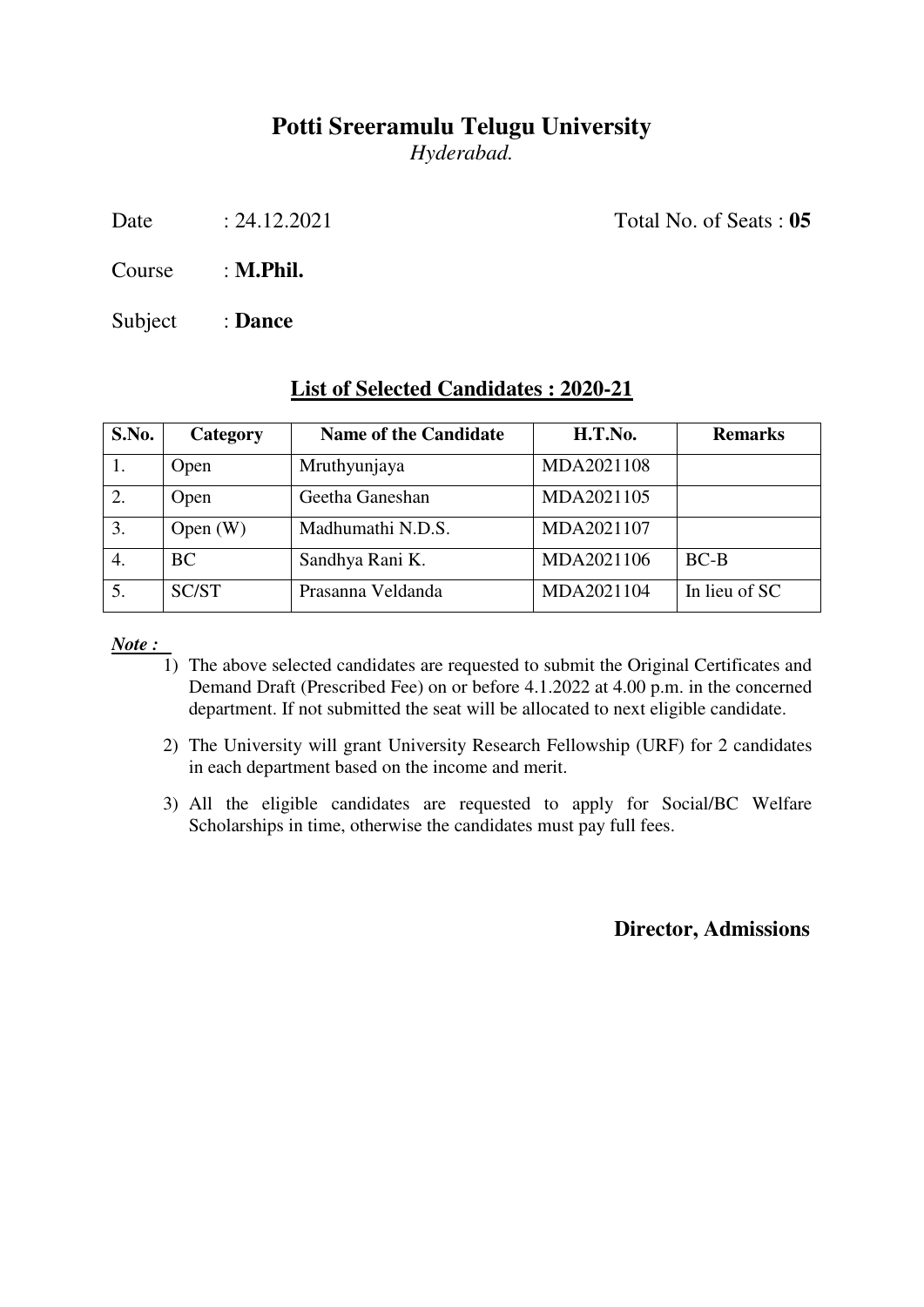*Hyderabad.* 

Date : 24.12.2021 Total No. of Seats : **07** 

Course : **Ph.D.**

Subject : **Dance**

| S.No.            | Category   | <b>Name of the Candidate</b> | H.T.No.    | <b>Remarks</b> |
|------------------|------------|------------------------------|------------|----------------|
| 1.               | Open-JRF   | Sonu S.K.                    |            | <b>JRF</b>     |
| 2.               | Open-NET   | Pavani Srilatha              |            | <b>NET</b>     |
| 3.               | Open-NET   | Srivalli                     |            | <b>NET</b>     |
| $\overline{4}$ . | Open $(W)$ | Vijayalaxmi Koka             | PDA2021112 |                |
| 5.               | <b>BC</b>  | Bhavana Peddaprolu           | PDA2021102 | $BC-B$         |
| 6.               | $BC-A/D$   | Jhansi D.                    | PDA2021115 | $BC-A$         |
| 7.               | SC/ST      | Sistu Devi Bhavani           | PDA2021106 | In lieu of SC  |

### **List of Selected Candidates : 2020-21**

*Note :* 

- 1) The above selected candidates are requested to submit the Original Certificates and Demand Draft (Prescribed Fee) on or before 4.1.2022 at 4.00 p.m. in the concerned department. If not submitted the seat will be allocated to next eligible candidate.
- 2) The University will grant University Research Fellowship (URF) for 2 candidates in each department based on the income and merit.
- 3) All the eligible candidates are requested to apply for Social/BC Welfare Scholarships in time, otherwise the candidates must pay full fees.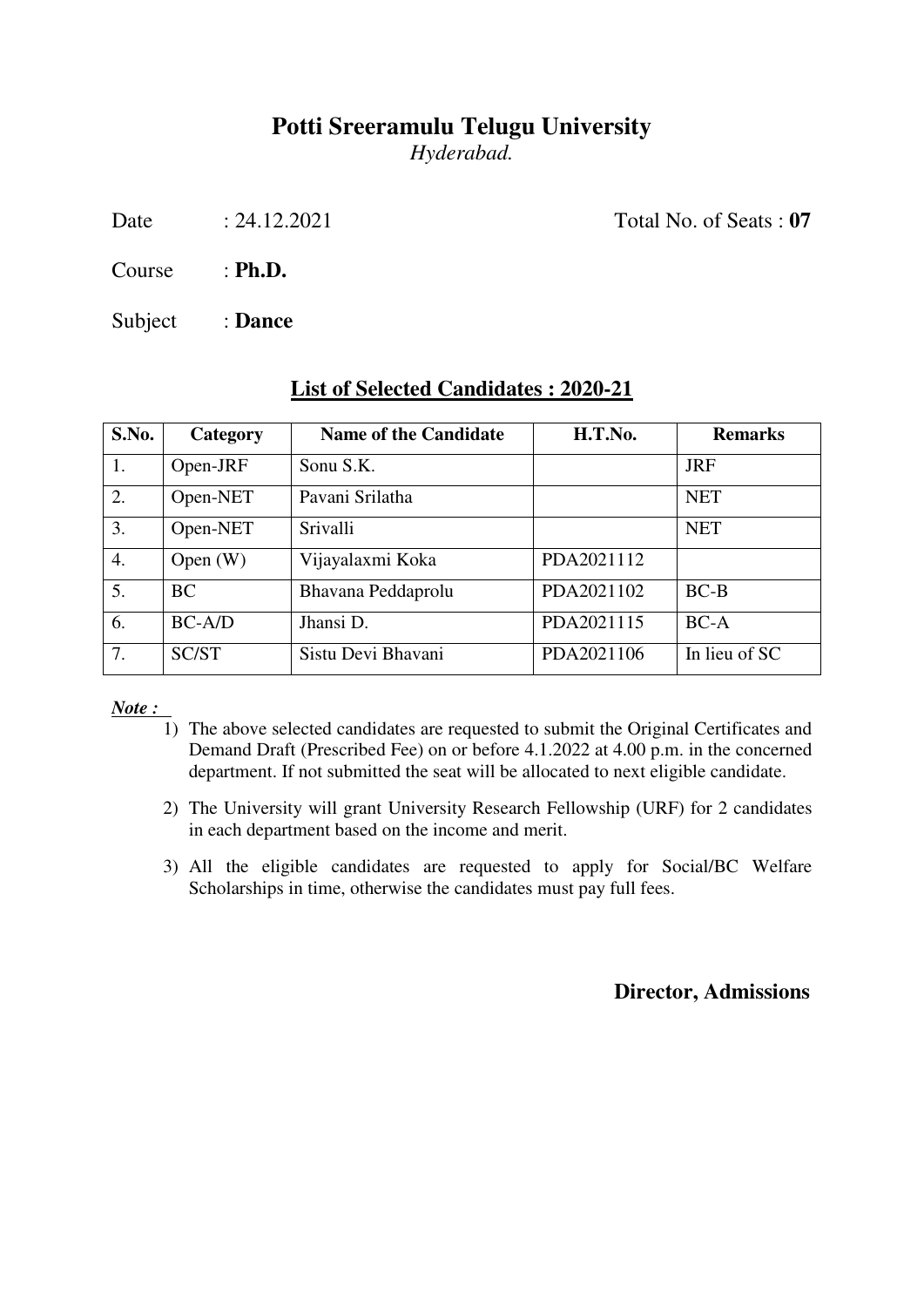*Hyderabad.* 

Date : 24.12.2021 Total No. of Seats : **01** 

Course : **M.Phil.**

Subject : **Music**

### **List of Selected Candidates : 2019-20**

| S.No. | Category | <b>Name of the Candidate</b> | H.T.No.    | <b>Remarks</b> |
|-------|----------|------------------------------|------------|----------------|
|       | Open     | M.Sharana Sree               | MMU1920101 |                |

*Note :* 

- 1) The above selected candidate are requested to submit the Original Certificates and Demand Draft (Prescribed Fee) on or before 4.1.2022 at 4.00 p.m. in the concerned department. If not submitted the seat will be allocated to next eligible candidate.
- 2) The University will grant University Research Fellowship (URF) for 2 candidates in each department based on the income and merit.
- 3) All the eligible candidates are requested to apply for Social/BC Welfare Scholarships in time, otherwise the candidates must pay full fees.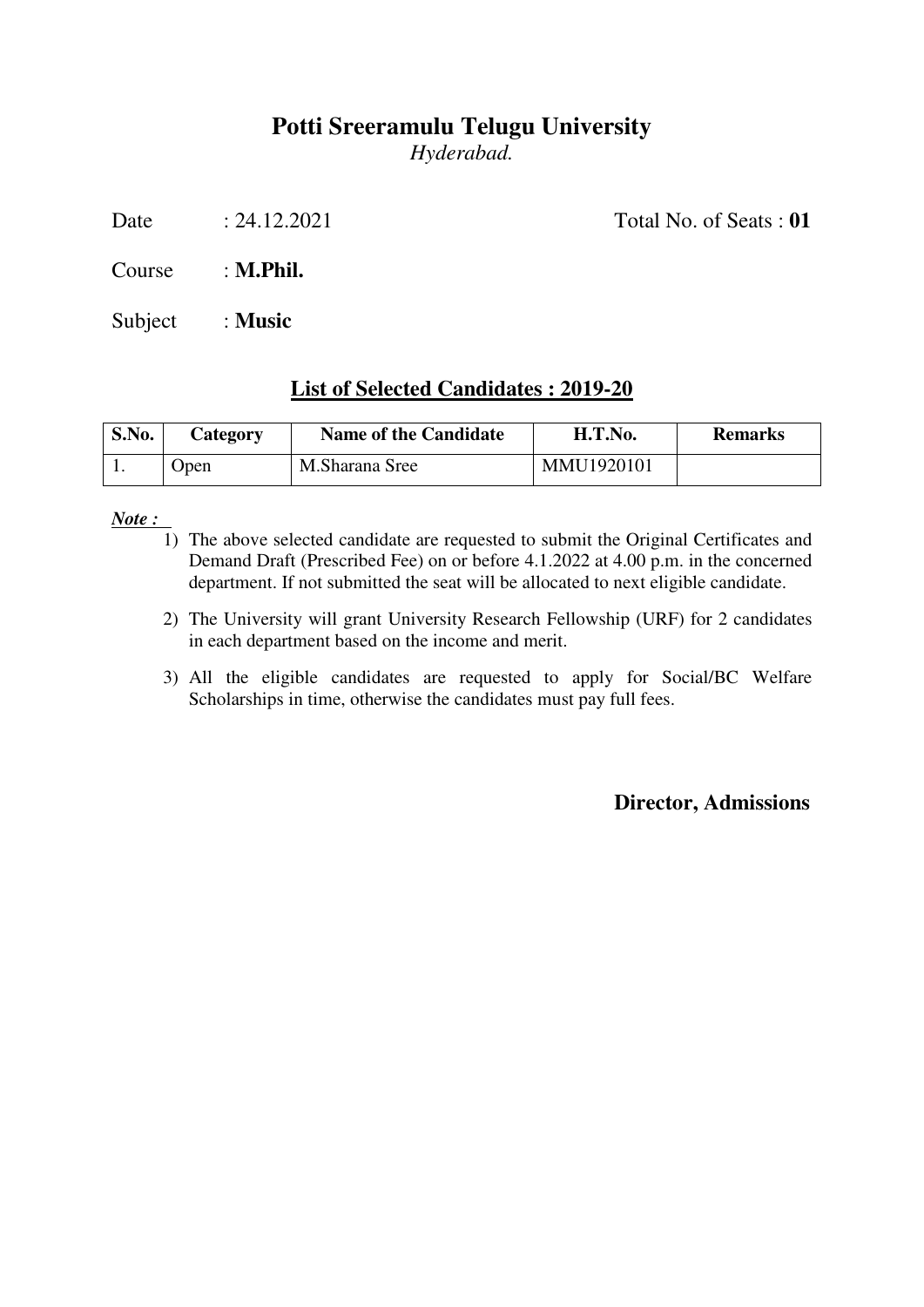*Hyderabad.* 

Date : 24.12.2021 Total No. of Seats : **01** 

Course : **M.Phil.**

Subject : **Music**

### **List of Selected Candidates : 2020-21**

| S.No. | Category | <b>Name of the Candidate</b> | H.T.No.    | <b>Remarks</b> |
|-------|----------|------------------------------|------------|----------------|
|       | Open     | <b>I.Swetha Prasad</b>       | MMU2021107 |                |

*Note :* 

- 1) The above selected candidate are requested to submit the Original Certificates and Demand Draft (Prescribed Fee) on or before 4.1.2022 at 4.00 p.m. in the concerned department. If not submitted the seat will be allocated to next eligible candidate.
- 2) The University will grant University Research Fellowship (URF) for 2 candidates in each department based on the income and merit.
- 3) All the eligible candidates are requested to apply for Social/BC Welfare Scholarships in time, otherwise the candidates must pay full fees.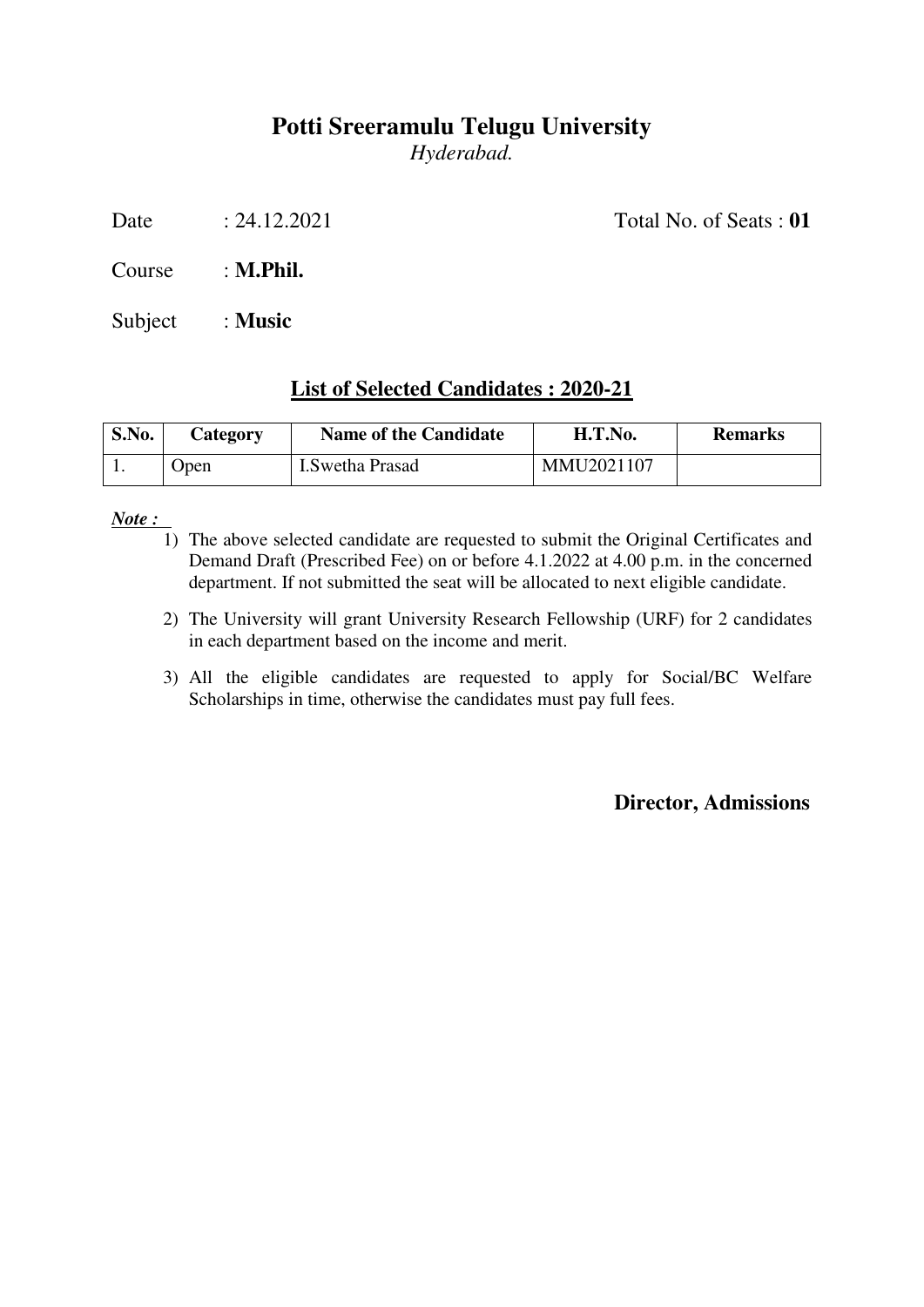*Hyderabad.* 

Date : 24.12.2021 Total No. of Seats : **04** 

Course : **M.Phil.**

Subject : **Folk & Tribal lore** 

#### **List of Selected Candidates : 2019-20**

| S.No. | <b>Category</b> | <b>Name of the Candidate</b> | H.T.No.    | <b>Remarks</b> |
|-------|-----------------|------------------------------|------------|----------------|
|       | Open            | Sanaboina Satish             | MTF1920104 |                |
| 2.    | Open $(W)$      | Kunja Varalaxmi              | MTF1920107 |                |
| 3.    | <b>BC</b>       | P. Vijaya Shanti             | MTF1920115 |                |
|       | <b>SC/ST</b>    | Boini Sunil Kumar            | MTF1920118 |                |

*Note :* 

- 1) The above selected candidate are requested to submit the Original Certificates and Demand Draft (Prescribed Fee) on or before 4.1.2022 at 4.00 p.m. in the concerned department. If not submitted the seat will be allocated to next eligible candidate.
- 2) The University will grant University Research Fellowship (URF) for 2 candidates in each department based on the income and merit.
- 3) All the eligible candidates are requested to apply for Social/BC Welfare Scholarships in time, otherwise the candidates must pay full fees.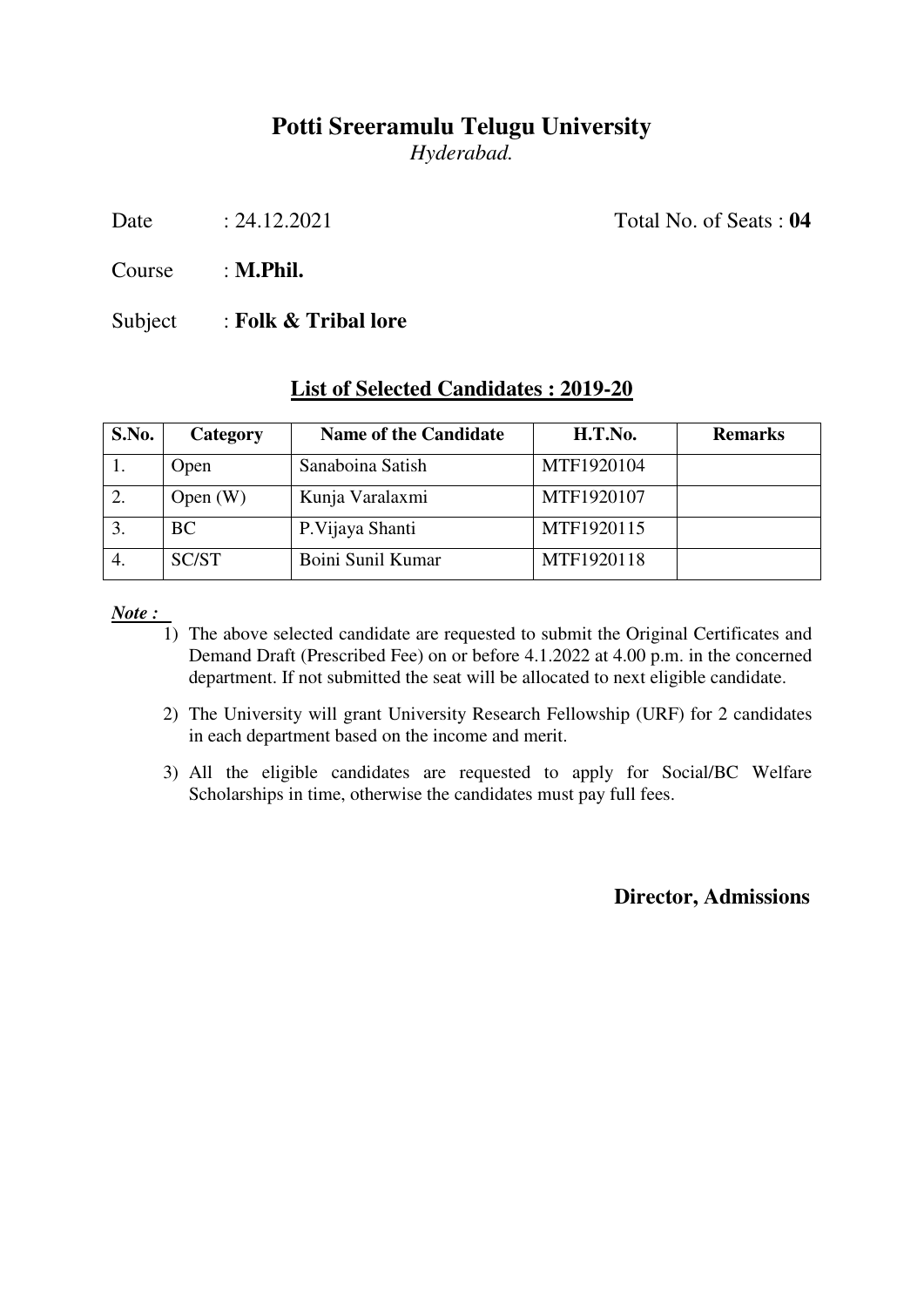*Hyderabad.* 

Date : 24.12.2021 Total No. of Seats : **04** 

Course : **M.Phil.**

Subject : **Folk & Tribal lore** 

#### **List of Selected Candidates : 2020-21**

| S.No.            | <b>Category</b> | <b>Name of the Candidate</b> | H.T.No.    | <b>Remarks</b> |
|------------------|-----------------|------------------------------|------------|----------------|
|                  | Open            | Mamidi Linga Swamy           |            | <b>NET</b>     |
| 2.               | Open $(W)$      | Poleboina Naveena            | MTF2021118 |                |
| $\mathfrak{Z}$ . | <b>BC</b>       | Sonaboina Satish             | MTF2021101 |                |
|                  | SC/ST           | Arpula Narsimha              | MTF2021105 |                |

*Note :* 

- 1) The above selected candidate are requested to submit the Original Certificates and Demand Draft (Prescribed Fee) on or before 4.1.2022 at 4.00 p.m. in the concerned department. If not submitted the seat will be allocated to next eligible candidate.
- 2) The University will grant University Research Fellowship (URF) for 2 candidates in each department based on the income and merit.
- 3) All the eligible candidates are requested to apply for Social/BC Welfare Scholarships in time, otherwise the candidates must pay full fees.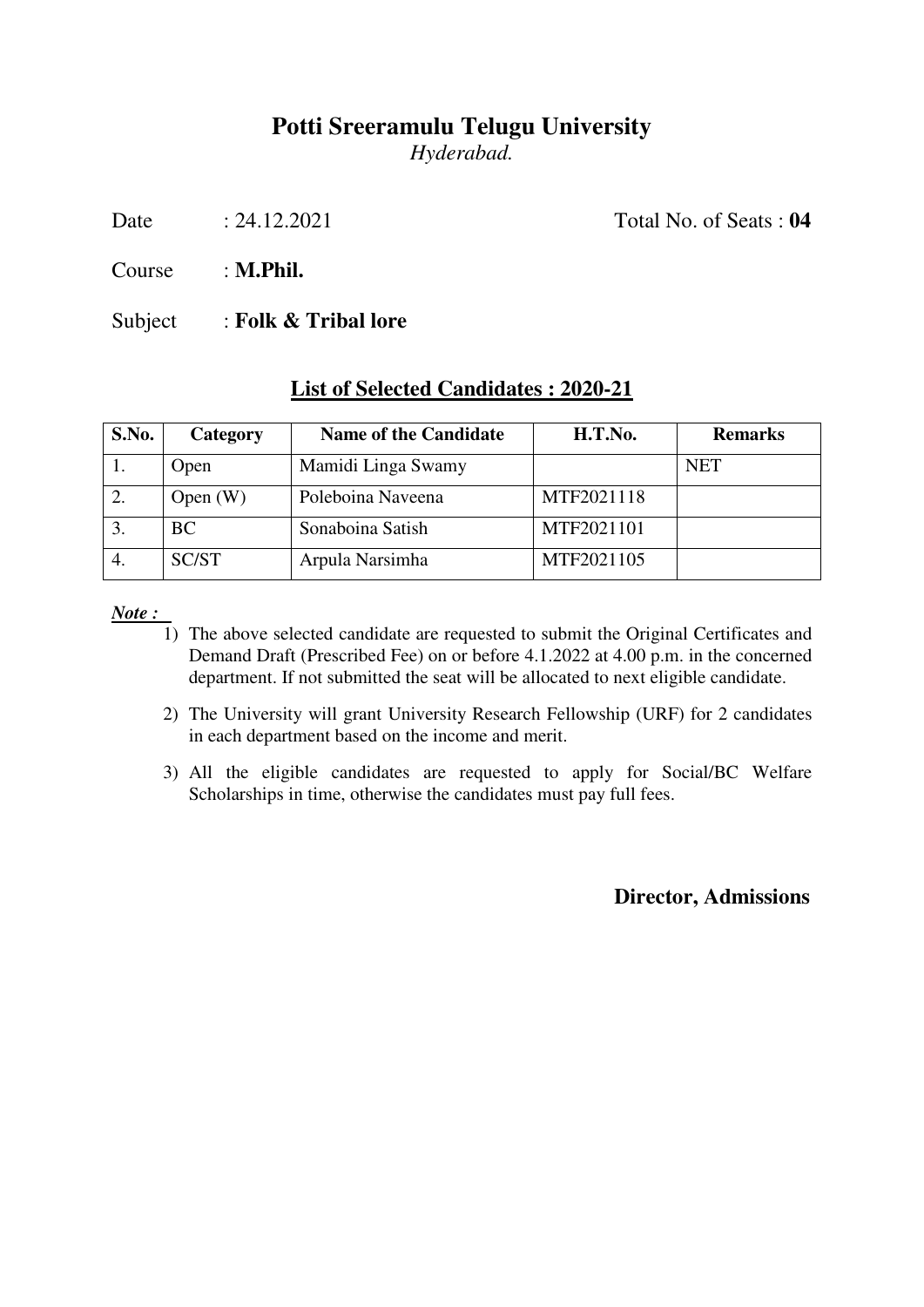*Hyderabad.* 

Date : 24.12.2021 Total No. of Seats : **04** 

Course : **Ph.D.**

Subject : **Folk & Tribal lore** 

### **List of Selected Candidates : 2020-21**

| S.No. | Category   | <b>Name of the Candidate</b> | H.T.No. | <b>Remarks</b> |
|-------|------------|------------------------------|---------|----------------|
|       | Open       | Bhukya Seva                  |         | <b>JRF</b>     |
| 2.    | Open $(W)$ | Shanti Danavath              |         | <b>NET</b>     |
| 3.    | BC         | Dargapash Mohmmad            |         | M.Phil.        |
|       | SC/ST      | Maheswar Rao Chanda          |         | M.Phil./RGNF   |

*Note :* 

- 1) The above selected candidate are requested to submit the Original Certificates and Demand Draft (Prescribed Fee) on or before 4.1.2022 at 4.00 p.m. in the concerned department. If not submitted the seat will be allocated to next eligible candidate.
- 2) The University will grant University Research Fellowship (URF) for 2 candidates in each department based on the income and merit.
- 3) All the eligible candidates are requested to apply for Social/BC Welfare Scholarships in time, otherwise the candidates must pay full fees.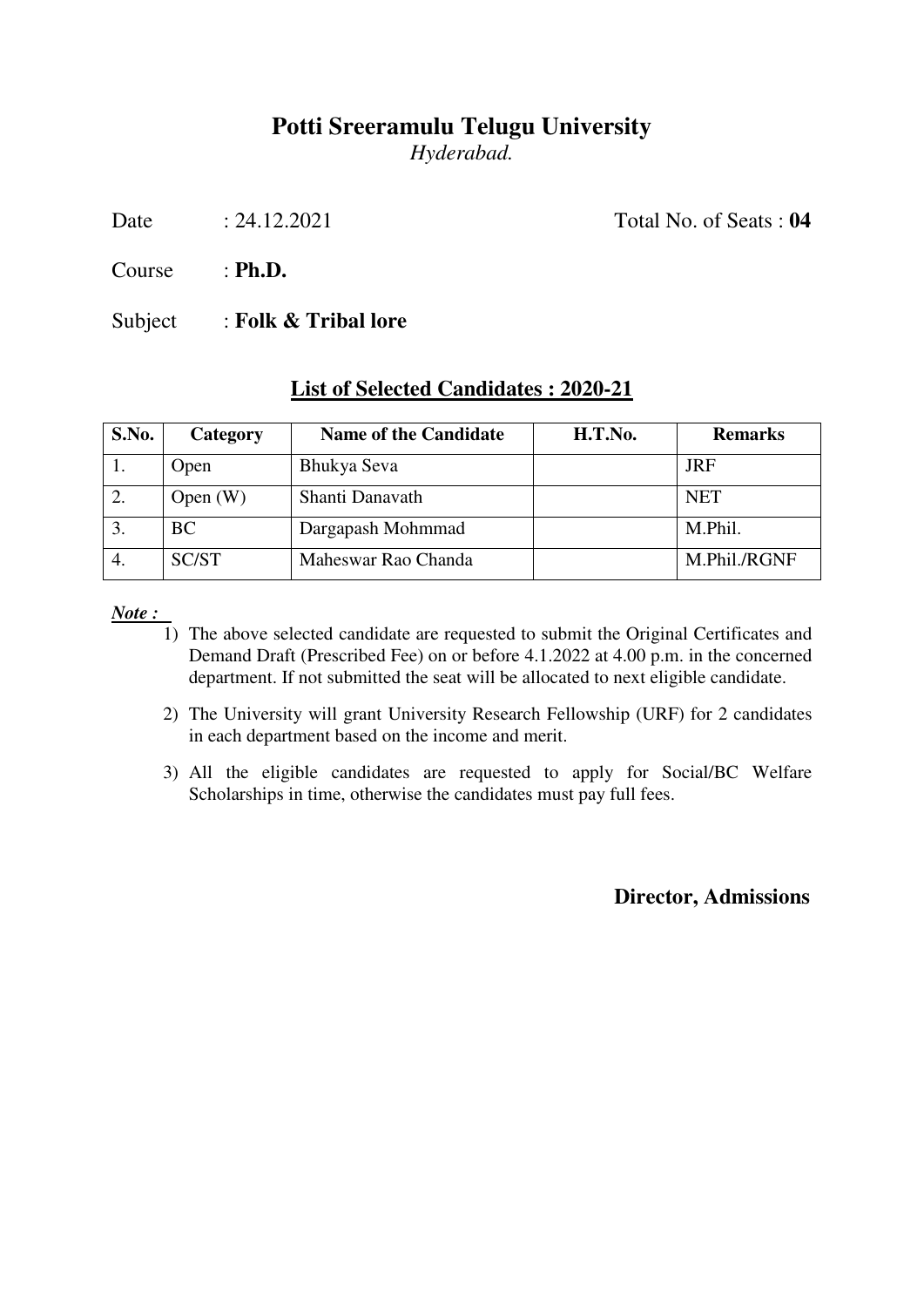*Hyderabad.* 

Date : 24.12.2021 Total No. of Seats : **04** 

Course : **M.Phil.**

Subject : **Jyothisham** 

### **List of Selected Candidates : 2019-20**

| S.No. | <b>Category</b> | <b>Name of the Candidate</b> | H.T.No.    | <b>Remarks</b> |
|-------|-----------------|------------------------------|------------|----------------|
|       | Open            | A.Raghunadha                 | MJY1920101 |                |
| 2.    | Open $(W)$      | K.Ashalatha                  | MJY1920106 |                |
| 3.    | <b>BC</b>       | U.Aruna                      | MJY1920103 | In lieu of BC  |
| 4.    | SC/ST           | D. Vijay Kumar               | MJY1920105 | In lieu of SC  |

*Note :* 

- 1) The above selected candidate are requested to submit the Original Certificates and Demand Draft (Prescribed Fee) on or before 4.1.2022 at 4.00 p.m. in the concerned department. If not submitted the seat will be allocated to next eligible candidate.
- 2) The University will grant University Research Fellowship (URF) for 2 candidates in each department based on the income and merit.
- 3) All the eligible candidates are requested to apply for Social/BC Welfare Scholarships in time, otherwise the candidates must pay full fees.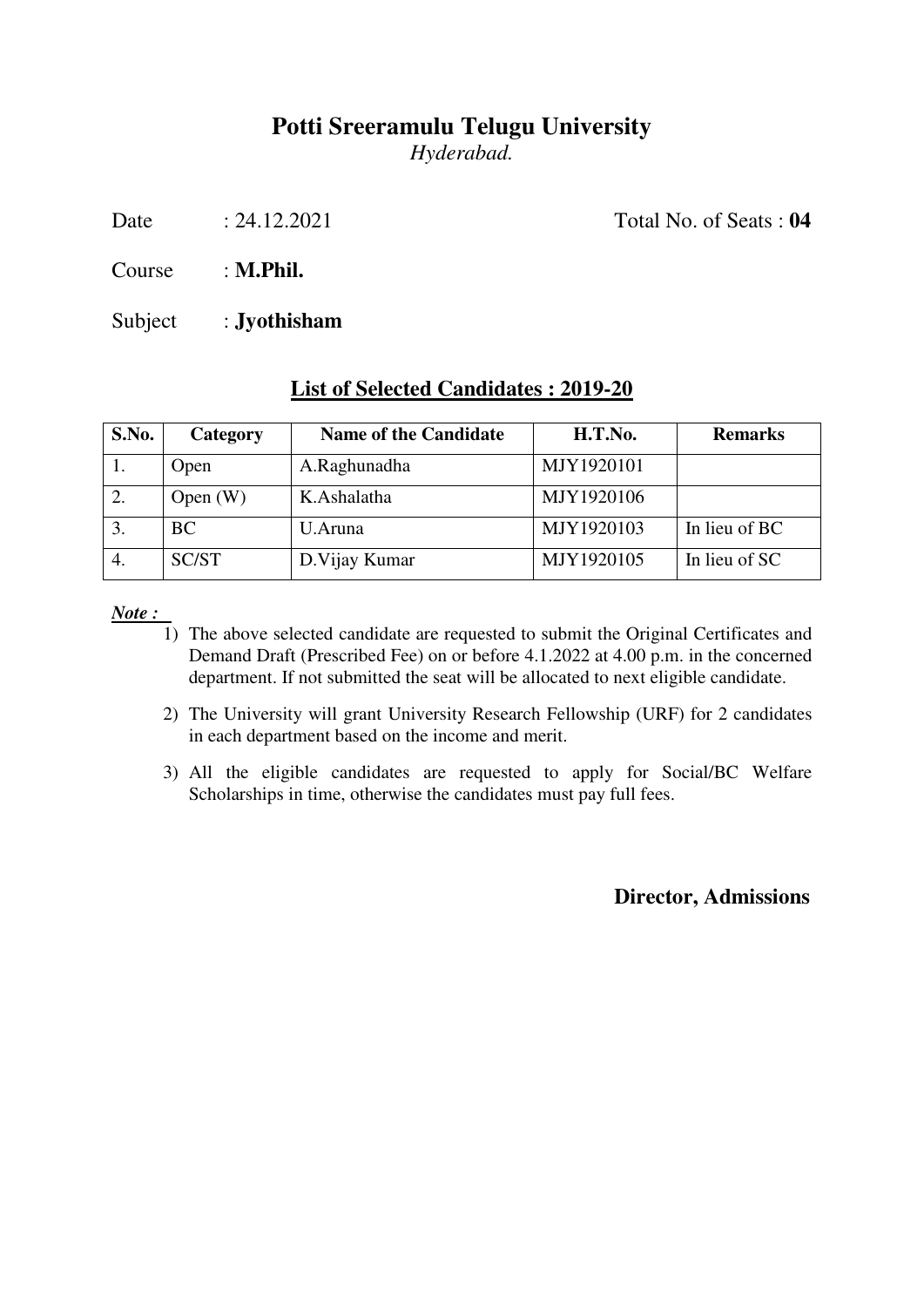*Hyderabad.* 

Date : 24.12.2021 Total No. of Seats : **04** 

Course : **M.Phil.**

Subject : **Jyothisham** 

#### **List of Selected Candidates : 2020-21**

| S.No.            | <b>Category</b> | <b>Name of the Candidate</b> | H.T.No.    | <b>Remarks</b> |
|------------------|-----------------|------------------------------|------------|----------------|
|                  | Open            | GSV Sowbhagya Lakshmi        | MJY2021104 |                |
| 2.               | Open $(W)$      | Siripireddy Radha            | MJY2021110 |                |
| 3.               | <b>BC</b>       | S.Suryanarayana              | MJY2021111 | In lieu of BC  |
| $\overline{4}$ . | SC/ST           | S. Venkata Sreekanth         | MJY1920105 |                |

*Note :* 

- 1) The above selected candidate are requested to submit the Original Certificates and Demand Draft (Prescribed Fee) on or before 4.1.2022 at 4.00 p.m. in the concerned department. If not submitted the seat will be allocated to next eligible candidate.
- 2) The University will grant University Research Fellowship (URF) for 2 candidates in each department based on the income and merit.
- 3) All the eligible candidates are requested to apply for Social/BC Welfare Scholarships in time, otherwise the candidates must pay full fees.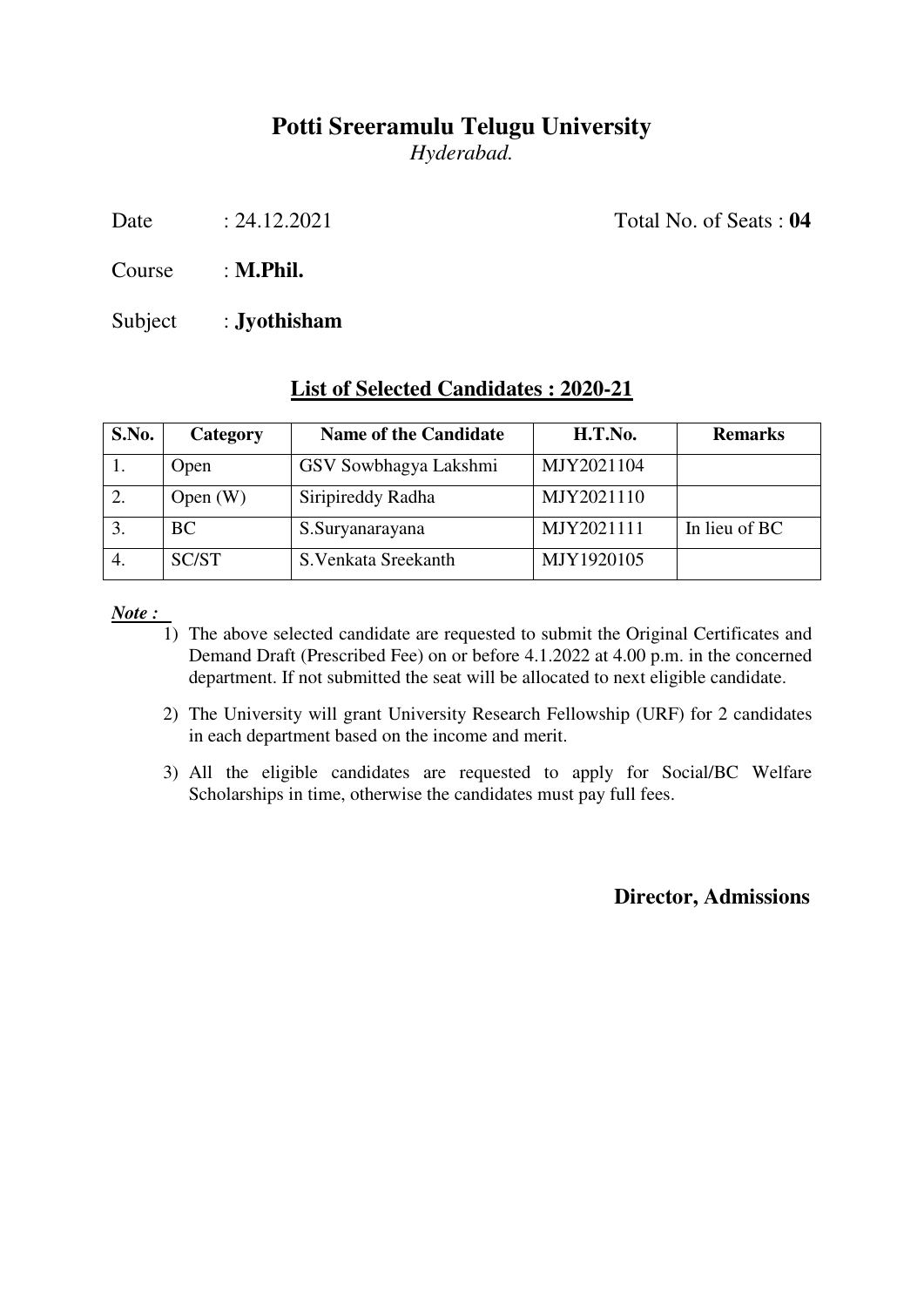### **Potti Sreeramulu Telugu University**  *Hyderabad.*

Date : 24.12.2021 Total No. of Seats : **04** 

Course : **Ph.D.**

Subject : **Jyothisham** 

#### **List of Selected Candidates : 2020-21**

| S.No. | Category     | <b>Name of the Candidate</b> | H.T.No.    | <b>Remarks</b> |
|-------|--------------|------------------------------|------------|----------------|
|       | Open         | Ch. Vijayananth              | PJY2021108 |                |
| 2.    | Open $(W)$   | K.Sailaja                    | PJY2021109 |                |
| 3.    | <b>BC</b>    | Anumula Lalitha              | PJY2021105 | In lieu of BC  |
|       | <b>SC/ST</b> | S. Venkata Sreekanth         | PJY2021113 |                |

*Note :* 

- 1) The above selected candidate are requested to submit the Original Certificates and Demand Draft (Prescribed Fee) on or before 4.1.2022 at 4.00 p.m. in the concerned department. If not submitted the seat will be allocated to next eligible candidate.
- 2) The University will grant University Research Fellowship (URF) for 2 candidates in each department based on the income and merit.
- 3) All the eligible candidates are requested to apply for Social/BC Welfare Scholarships in time, otherwise the candidates must pay full fees.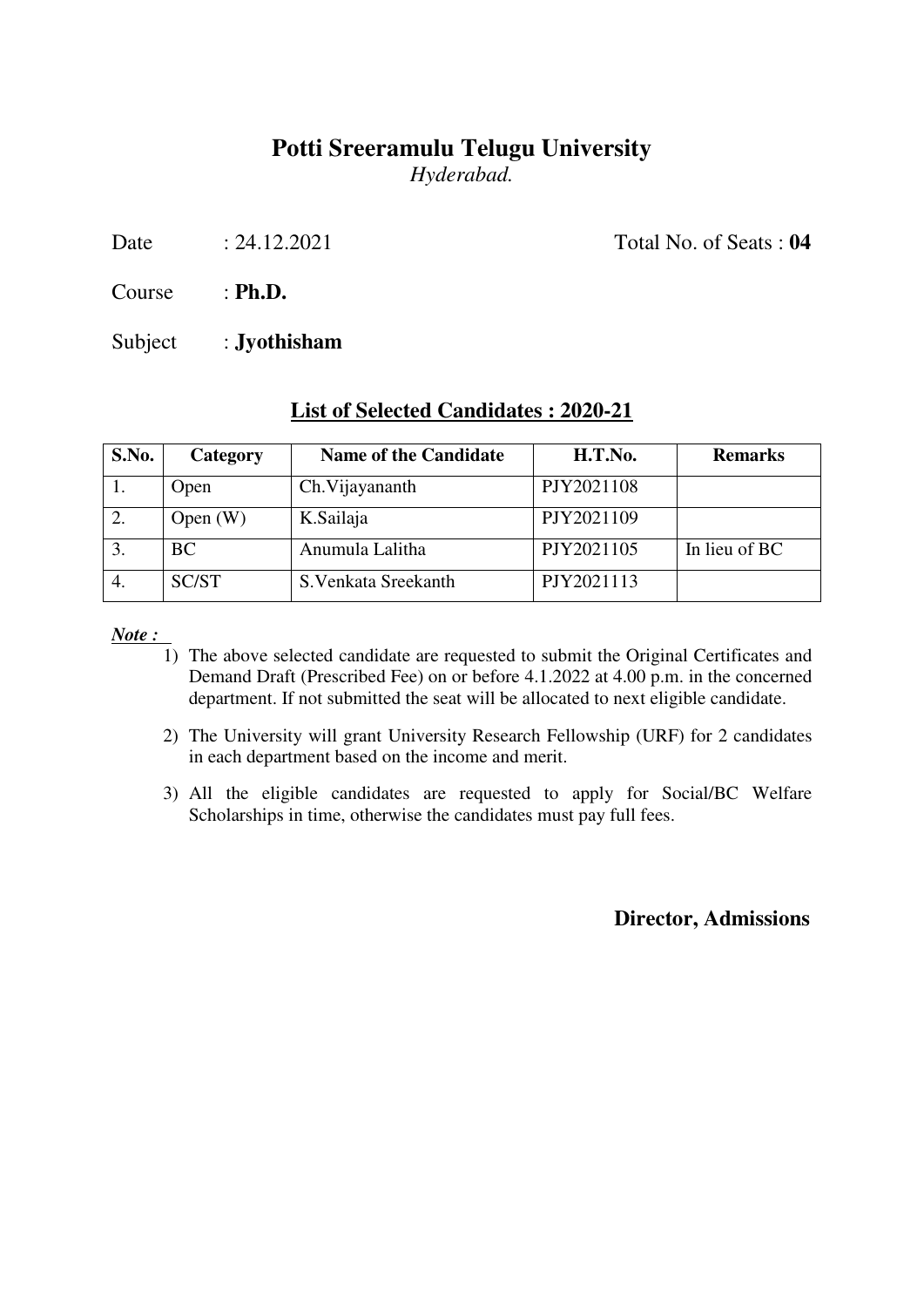*Hyderabad.* 

Date : 24.12.2021 Total No. of Seats : **07** 

Course : **M.Phil.**

Subject : **History** 

| S.No.            | Category      | <b>Name of the Candidate</b> | H.T.No.    | <b>Remarks</b> |
|------------------|---------------|------------------------------|------------|----------------|
| 1.               | Open          | B.Raj Kumar                  | MHA1920118 |                |
| 2.               | Open          | G. Venkateshwarlu            | MHA1920103 |                |
| $\overline{3}$ . | Open          | P.Balanarsimha               | MHA1920116 |                |
| $\overline{4}$ . | Open $(W)$    | G.Lalitha                    | MHA1920119 |                |
| $\overline{5}$ . | $BC-B$        | K.Madhaya Rao                | MHA1920110 |                |
| 6.               | $BC-A/C/D(W)$ | Jagadeshwarjee               | MHA1920107 | <b>PHC</b>     |
| 7.               | SC/ST         | Rambabu                      | MHA1920109 |                |

### **List of Selected Candidates : 2019-20**

*Note :* 

- 1) The above selected candidate are requested to submit the Original Certificates and Demand Draft (Prescribed Fee) on or before 4.1.2022 at 4.00 p.m. in the concerned department. If not submitted the seat will be allocated to next eligible candidate.
- 2) The University will grant University Research Fellowship (URF) for 2 candidates in each department based on the income and merit.
- 3) All the eligible candidates are requested to apply for Social/BC Welfare Scholarships in time, otherwise the candidates must pay full fees.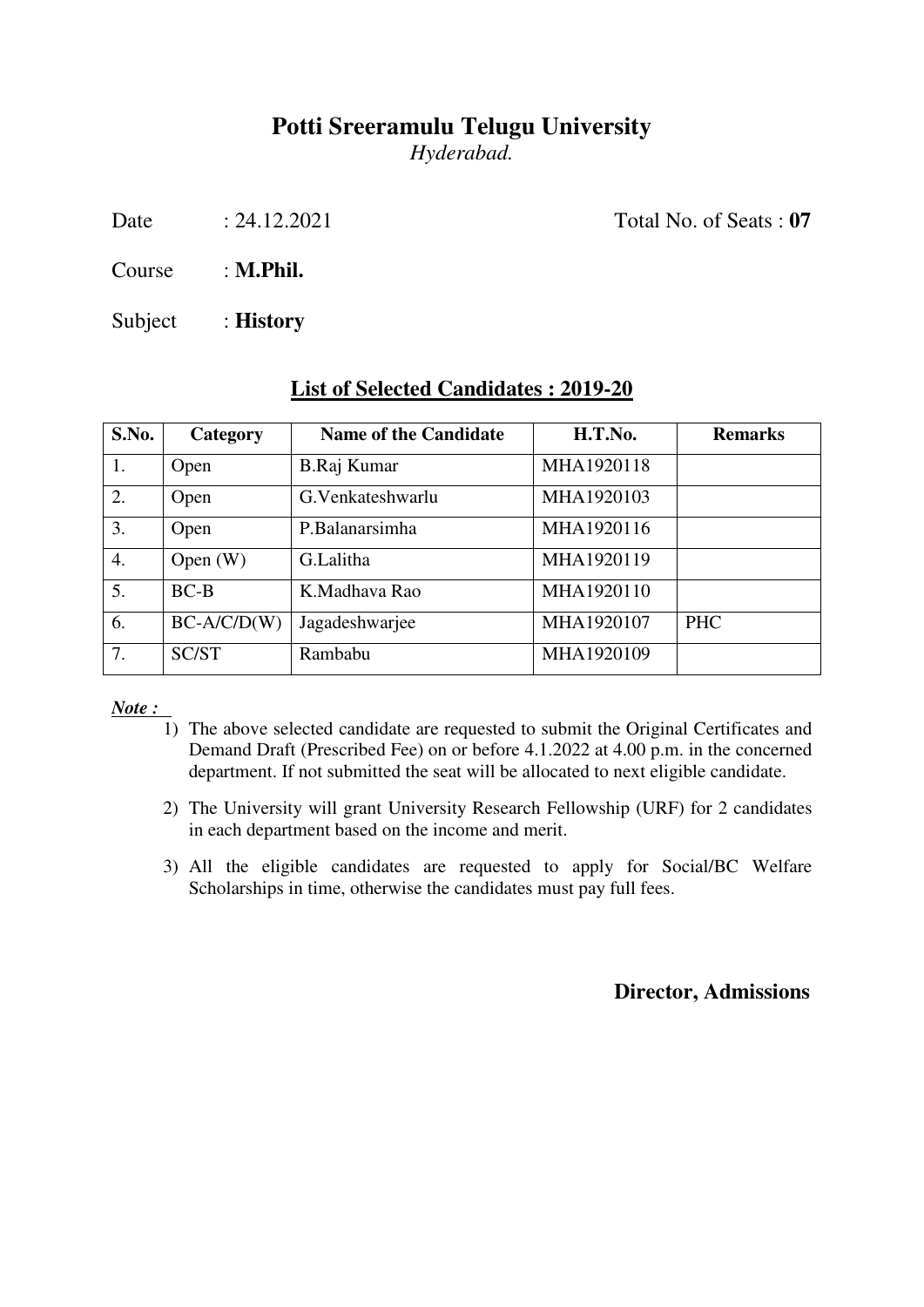*Hyderabad.* 

Date : 24.12.2021 Total No. of Seats : **07** 

Course : **M.Phil.**

Subject : **History** 

| S.No.            | Category      | <b>Name of the Candidate</b> | H.T.No.    | <b>Remarks</b> |
|------------------|---------------|------------------------------|------------|----------------|
| 1.               | Open          | P.Yesu Raju                  | MHA2021104 |                |
| 2.               | Open          | D.Shivajee                   | MHA2021101 |                |
| 3.               | Open          | M.Chakravarthy               | MHA2021107 |                |
| $\overline{4}$ . | Open $(W)$    | S.Rajeshwari Bai             | MHA2021103 |                |
| 5.               | $BC-B$        | D.Babu                       | MHA2021106 |                |
| 6.               | $BC-A/C/D(W)$ | G.Sheerisha                  | MHA2021119 |                |
| 7.               | SC/ST         | R.Balu                       | MHA2021108 |                |

### **List of Selected Candidates : 2020-21**

*Note :* 

- 1) The above selected candidate are requested to submit the Original Certificates and Demand Draft (Prescribed Fee) on or before 4.1.2022 at 4.00 p.m. in the concerned department. If not submitted the seat will be allocated to next eligible candidate.
- 2) The University will grant University Research Fellowship (URF) for 2 candidates in each department based on the income and merit.
- 3) All the eligible candidates are requested to apply for Social/BC Welfare Scholarships in time, otherwise the candidates must pay full fees.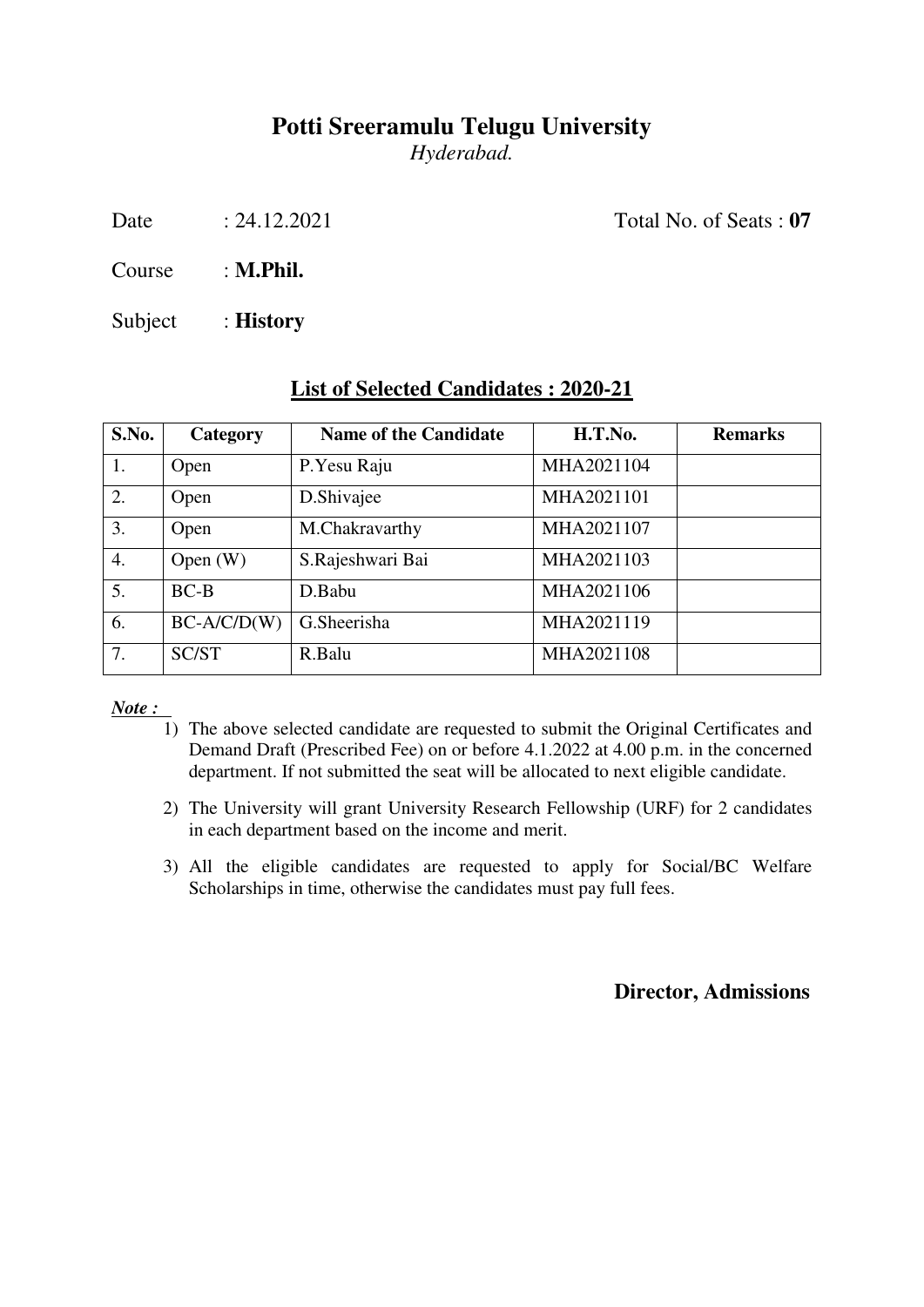*Hyderabad.* 

Date : 24.12.2021 Total No. of Seats : 10

Course : **Ph.D.**

Subject : **History** 

| S.No.            | Category      | <b>Name of the Candidate</b> | H.T.No. | <b>Remarks</b> |
|------------------|---------------|------------------------------|---------|----------------|
| 1.               | Open          | K.Ravinder Reddy             |         | M.Phil.        |
| 2.               | Open          | M.Venkatesam                 |         | M.Phil.        |
| 3.               | Open          | P.Prudhvikumar Chouhan       |         | <b>SLET</b>    |
| $\overline{4}$ . | Open $(W)$    | Manasa Sagara UK             |         | <b>NET</b>     |
| 5.               | Open $(W)$    | <b>B.Sivarangamma</b>        |         | M.Phil.        |
| 6.               | $BC-A/D$      | E.Swamy                      |         | M.Phil.        |
| 7.               | $BC-B$        | K.Srinivasa Chari            |         | M.Phil.        |
| 8.               | $BC-A/C/D(W)$ | D.Divya                      |         | M.Phil.        |
| 9.               | <b>SC</b>     | M.Rambabu                    |         | M.Phil.        |
| 10.              | <b>ST</b>     | P.Balu Naik                  |         | <b>RGNF</b>    |

### **List of Selected Candidates : 2020-21**

*Note :* 

- 1) The above selected candidate are requested to submit the Original Certificates and Demand Draft (Prescribed Fee) on or before 4.1.2022 at 4.00 p.m. in the concerned department. If not submitted the seat will be allocated to next eligible candidate.
- 2) The University will grant University Research Fellowship (URF) for 2 candidates in each department based on the income and merit.
- 3) All the eligible candidates are requested to apply for Social/BC Welfare Scholarships in time, otherwise the candidates must pay full fees.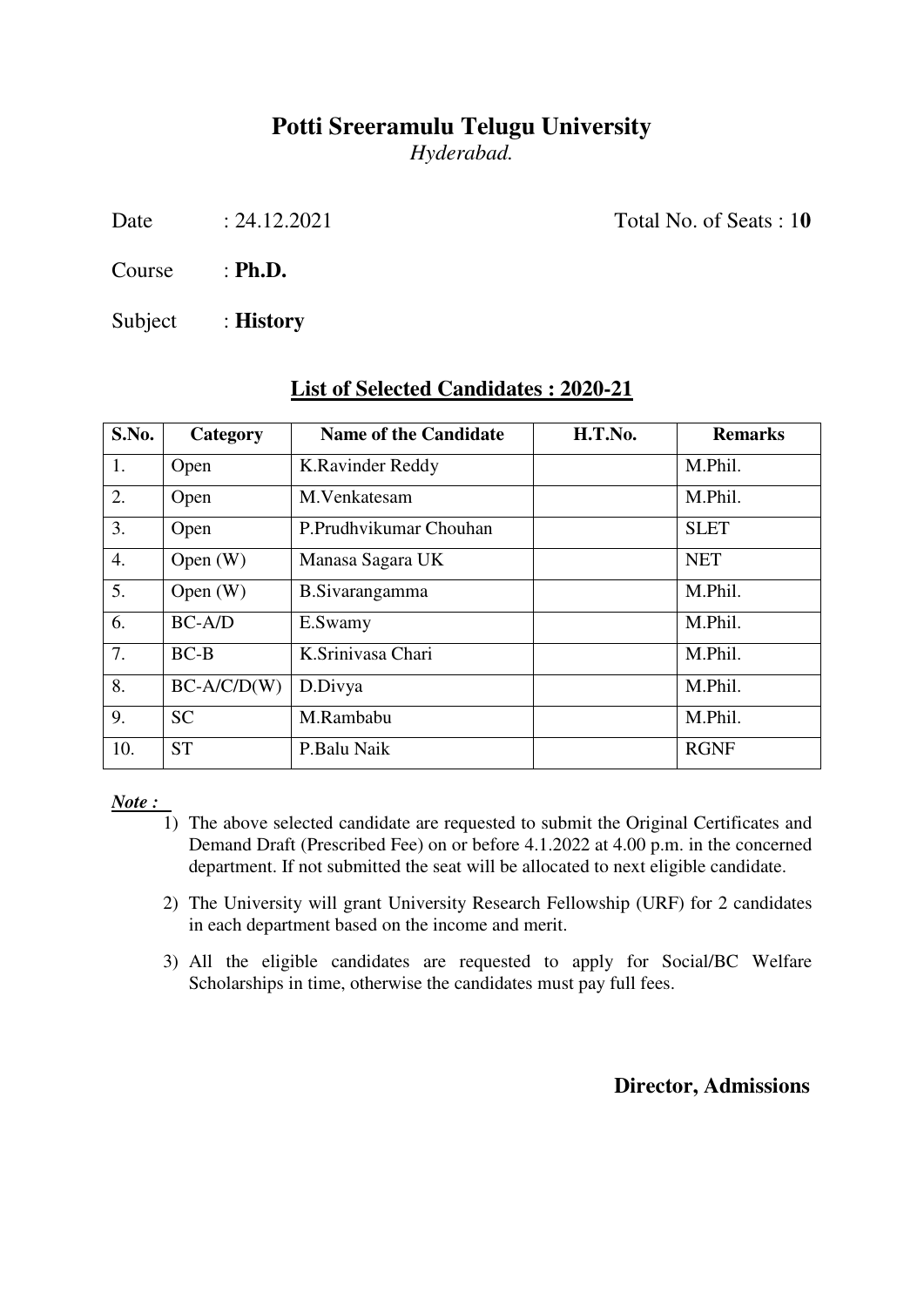*Hyderabad.* 

Date : 24.12.2021 Total No. of Seats : **06** 

Course : **M.Phil.**

#### Subject : **Communication & Journalism**

| S.No.            | Category       | <b>Name of the Candidate</b> | H.T.No.    | <b>Remarks</b>              |
|------------------|----------------|------------------------------|------------|-----------------------------|
| 1.               | Open           | <b>Rathlavath Gopal</b>      | MCJ1920113 |                             |
| $\overline{2}$ . | Open           | P.Hari Hara Krishna          | MCJ1920108 |                             |
| 3.               | Open $(W)$     | Chintha Amani                | MCJ1920101 |                             |
| $\overline{4}$ . | $BC-B$         | Dhaadi Srinu Naik            | MCJ1920118 | In lieu of BC-B             |
| 5.               | $BC-A/C/D$ (W) | A.Santhosha                  | MCJ1920103 | In lieu of BC-<br>A/C/D/(W) |
| 6.               | <b>ST</b>      | Limbya                       | MCJ1920112 |                             |

#### **List of Selected Candidates : 2019-20**

*Note :* 

- 1) The above selected candidates are requested to submit the Original Certificates and Demand Draft (Prescribed Fee) on or before 4.1.2022 at 4.00 p.m. in the concerned department. If not submitted the seat will be allocated to next eligible candidate.
- 2) The University will grant University Research Fellowship (URF) for 2 candidates in each department based on the income and merit.
- 3) All the eligible candidates are requested to apply for Social/BC Welfare Scholarships in time, otherwise the candidates must pay full fees.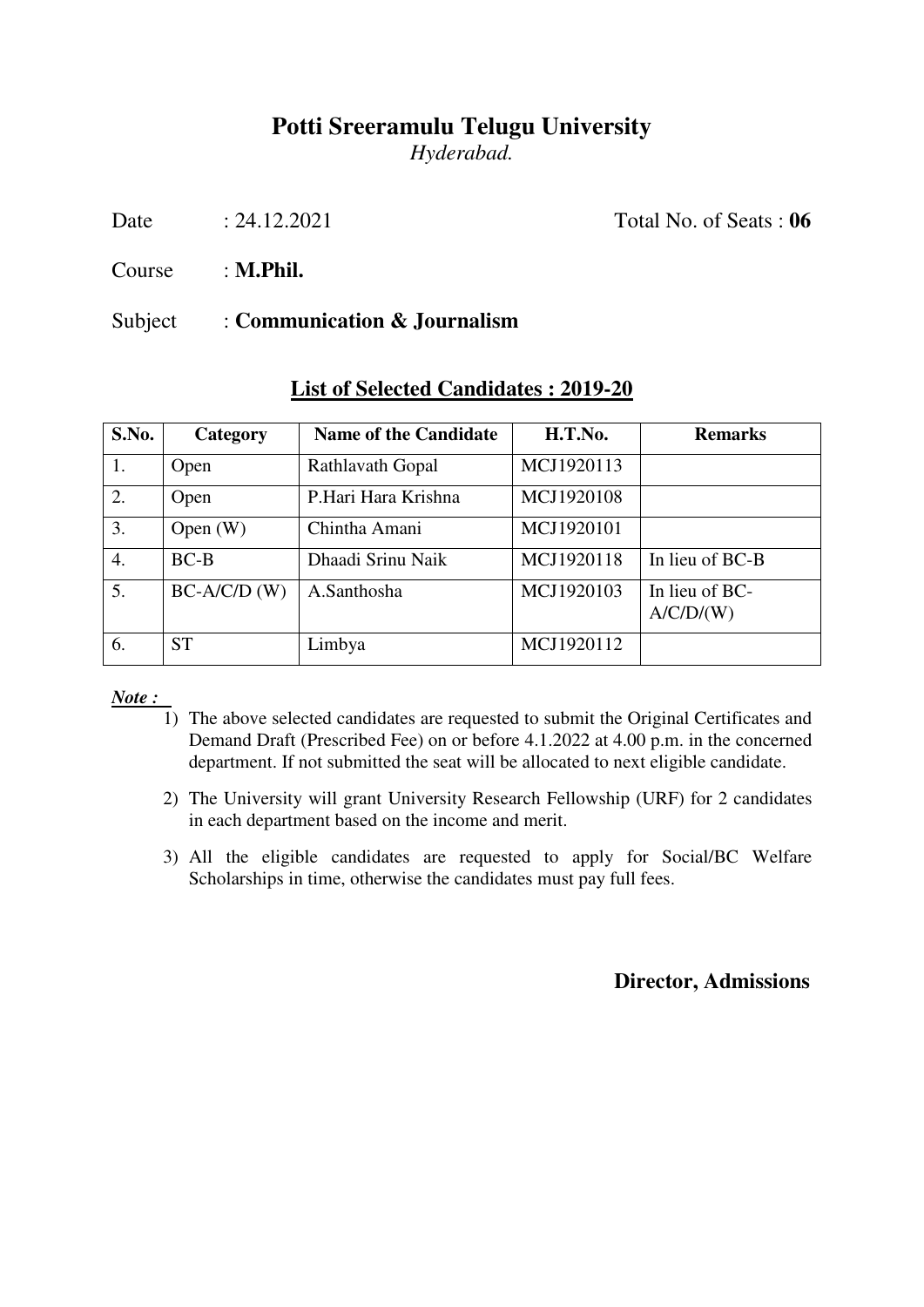*Hyderabad.* 

Date : 24.12.2021 Total No. of Seats : **06** 

Course : **M.Phil.**

#### Subject : **Communication & Journalism**

| S.No.            | Category       | <b>Name of the Candidate</b> | H.T.No.    | <b>Remarks</b>             |
|------------------|----------------|------------------------------|------------|----------------------------|
| 1.               | Open           | Nagasai Suri                 |            | <b>NET</b>                 |
| $\overline{2}$ . | Open $(W)$     | Gyara Vaishnavi              | MCJ2021106 |                            |
| 3.               | Open           | R.Naresh Yadav               | MCJ2021116 | <b>PHC</b>                 |
| $\overline{4}$ . | $BC-B$         | Vemula Gopi                  | MCJ2021103 | In lieu of BC-B            |
| 5.               | $BC-A/C/D$ (W) | Eshapogu Renuka              | MCJ2021117 | In lieu of BC-A/C/D<br>(W) |
| 6.               | <b>SC</b>      | Bojja Ramesh                 | MCJ1920106 |                            |

#### **List of Selected Candidates : 2020-21**

#### *Note :*

- 1) The above selected candidates are requested to submit the Original Certificates and Demand Draft (Prescribed Fee) on or before 4.1.2022 at 4.00 p.m. in the concerned department. If not submitted the seat will be allocated to next eligible candidate.
- 2) The University will grant University Research Fellowship (URF) for 2 candidates in each department based on the income and merit.
- 3) All the eligible candidates are requested to apply for Social/BC Welfare Scholarships in time, otherwise the candidates must pay full fees.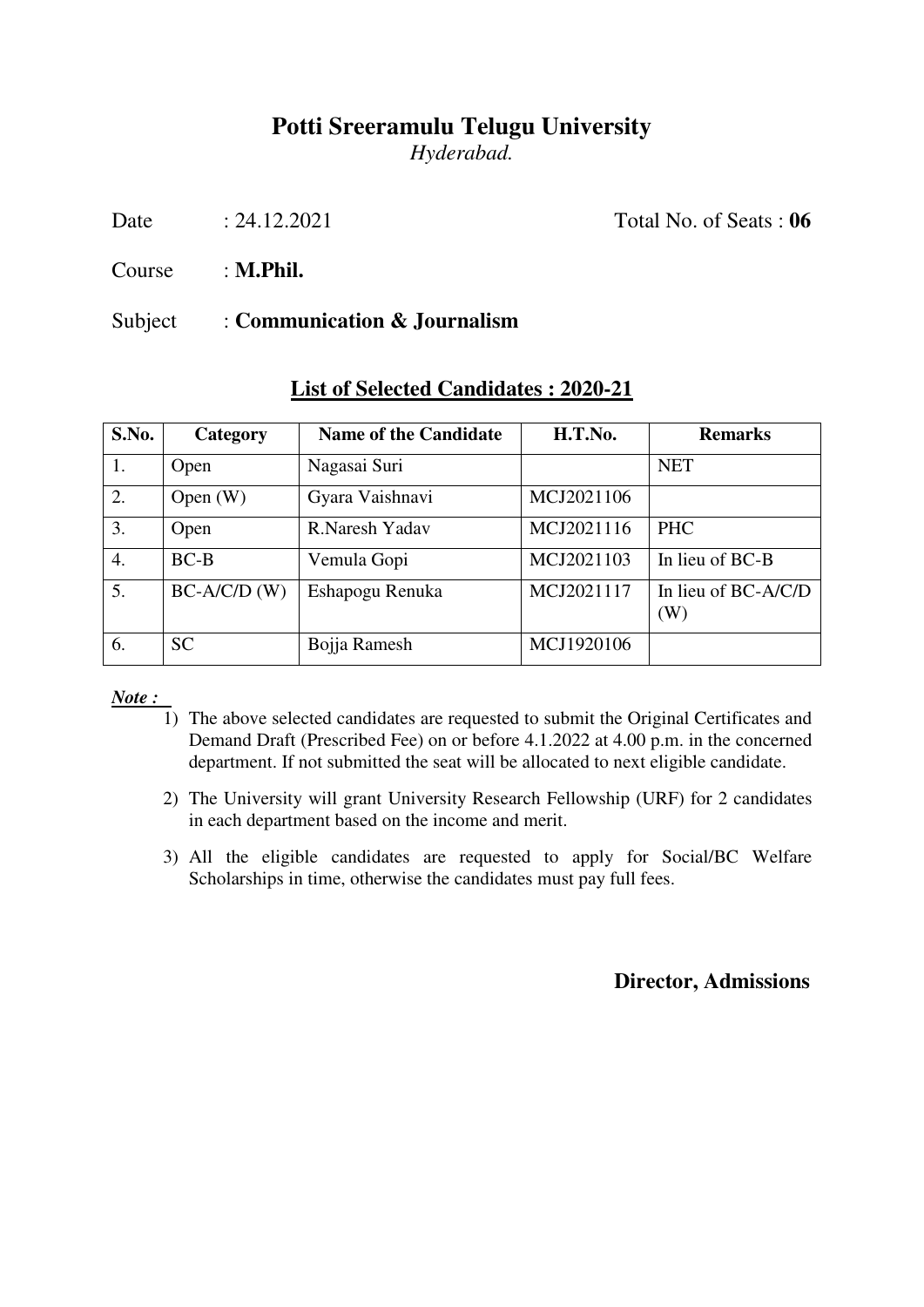*Hyderabad.* 

Date : 24.12.2021 Total No. of Seats : **04** 

Course : **Ph.D.**

#### Subject : **Communication & Journalism**

| S.No. | Category   | <b>Name of the Candidate</b> | H.T.No.    | <b>Remarks</b> |
|-------|------------|------------------------------|------------|----------------|
|       | Open       | K.Ravi Kumar                 |            | <b>NET</b>     |
| 2.    | Open $(W)$ | Sita Sailaja Mudigonda       |            | M.Phil.        |
| 3.    | $BC-B$     | Sapthagiri Gopagoni          |            | M.Phil.        |
| 4.    | SC/ST      | Rathlavath Gopal             | PCJ2021111 |                |

#### **List of Selected Candidates : 2020-21**

*Note :* 

- 1) The above selected candidates are requested to submit the Original Certificates and Demand Draft (Prescribed Fee) on or before 4.1.2022 at 4.00 p.m. in the concerned department. If not submitted the seat will be allocated to next eligible candidate.
- 2) The University will grant University Research Fellowship (URF) for 2 candidates in each department based on the income and merit.
- 3) All the eligible candidates are requested to apply for Social/BC Welfare Scholarships in time, otherwise the candidates must pay full fees.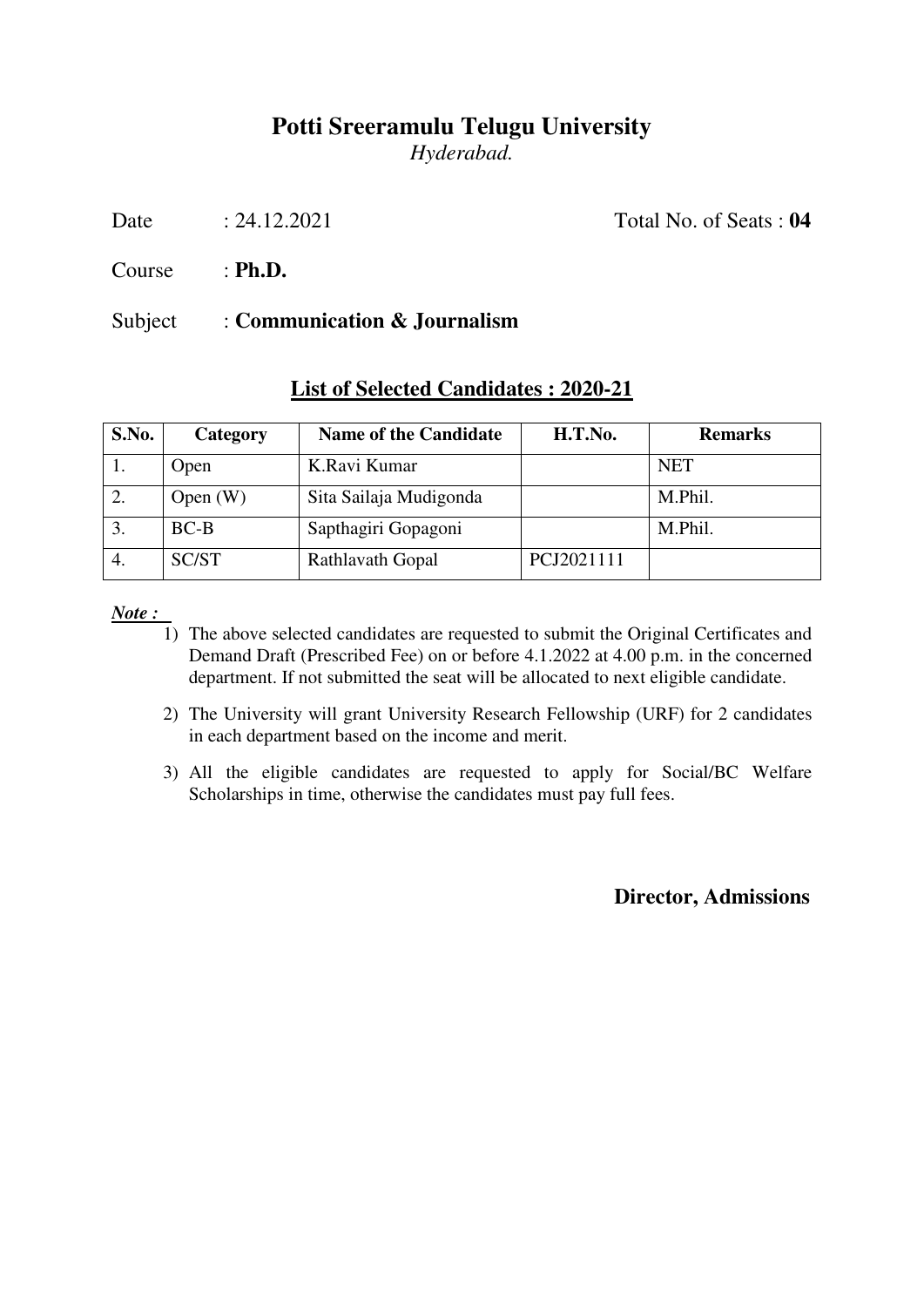*Hyderabad.* 

Date : 24.12.2021 Total No. of Seats : **06** 

Course : **M.Phil.**

Subject : **Linguistics**

| S.No. | Category   | <b>Name of the Candidate</b>    | H.T.No.    | <b>Remarks</b> |
|-------|------------|---------------------------------|------------|----------------|
|       | Open       | <b>Banavath Ravinder</b>        | MLI1920107 |                |
| 2.    | Open $(W)$ | Shetty Sinduja                  | MLI1920110 |                |
| 3.    | Open       | Seetharamulu Naik D.            | MLI1920115 |                |
| 4.    | $BC-B$     | <b>Bolishetty Praveen Kumar</b> | MLI1920106 |                |
| 5.    | $BC-A/D$   | Ramesh Thidha                   | MLI1920109 |                |
| 6.    | SC/ST      | Lonavath Prem Naik              | MLI1920105 |                |

#### **List of Selected Candidates : 2019-20**

*Note :* 

- 1) The above selected candidates are requested to submit the Original Certificates and Demand Draft (Prescribed Fee) on or before 4.1.2022 at 4.00 p.m. in the concerned department. If not submitted the seat will be allocated to next eligible candidate.
- 2) The University will grant University Research Fellowship (URF) for 2 candidates in each department based on the income and merit.
- 3) All the eligible candidates are requested to apply for Social/BC Welfare Scholarships in time, otherwise the candidates must pay full fees.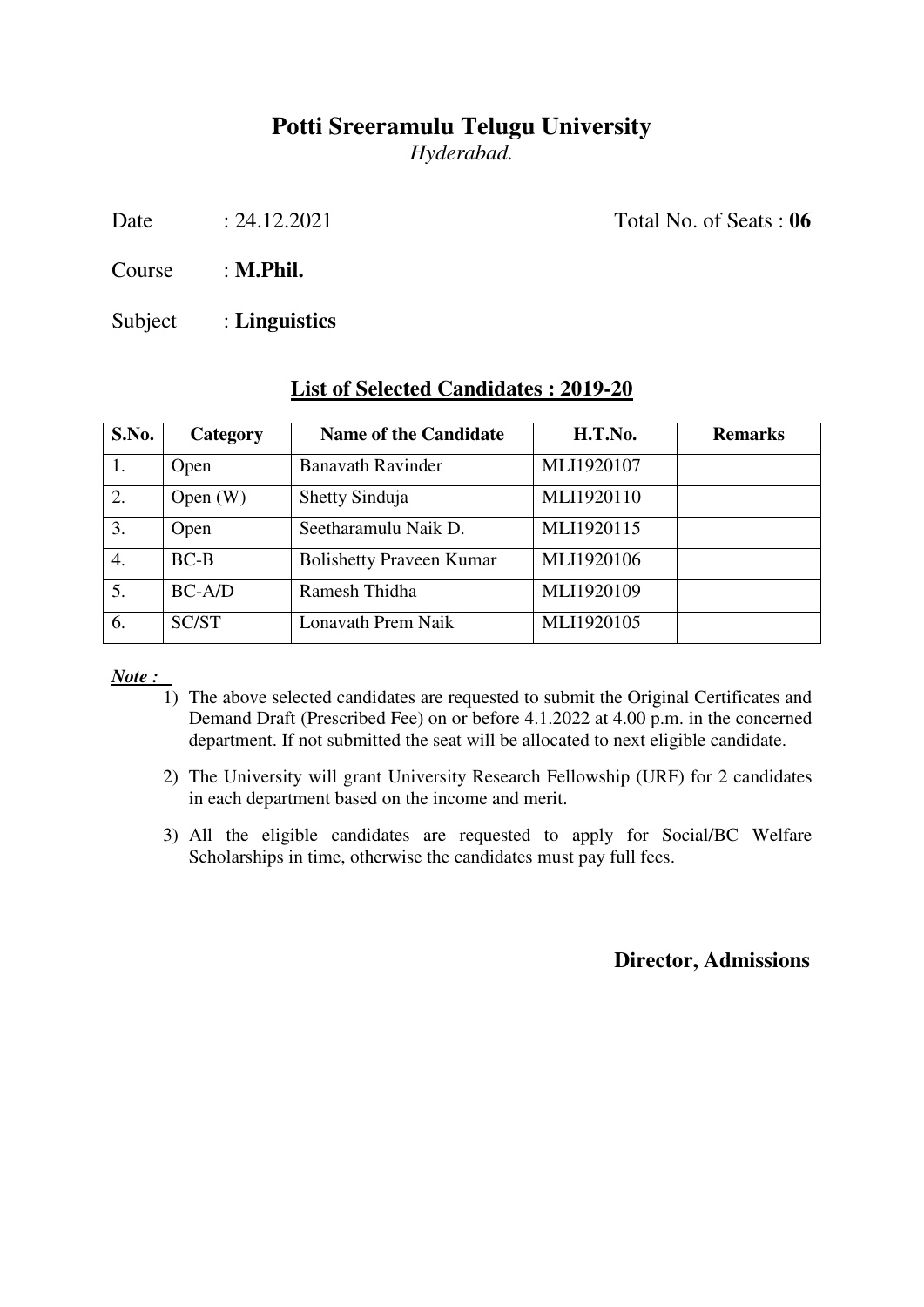*Hyderabad.* 

Date : 24.12.2021 Total No. of Seats : **06** 

Course : **M.Phil.**

Subject : **Linguistics**

| S.No. | Category   | <b>Name of the Candidate</b> | H.T.No.    | <b>Remarks</b> |
|-------|------------|------------------------------|------------|----------------|
|       | Open       | MD Khadri Pasha              | MLI2021108 |                |
| 2.    | Open       | Kurra Srinu                  | MLI2021109 |                |
| 3.    | Open $(W)$ | Bukya Shilpa                 | MLI2021111 |                |
| 4.    | $BC-B$     | Kolupula Prashanth           | MLI2021106 |                |
| 5.    | $BC-A/D$   | Chittimalla Rambabu          | MLI2021107 |                |
| 6.    | SC/ST      | Gaini Lingaiah               | MLI2021102 |                |

#### **List of Selected Candidates : 2020-21**

*Note :* 

- 1) The above selected candidates are requested to submit the Original Certificates and Demand Draft (Prescribed Fee) on or before 4.1.2022 at 4.00 p.m. in the concerned department. If not submitted the seat will be allocated to next eligible candidate.
- 2) The University will grant University Research Fellowship (URF) for 2 candidates in each department based on the income and merit.
- 3) All the eligible candidates are requested to apply for Social/BC Welfare Scholarships in time, otherwise the candidates must pay full fees.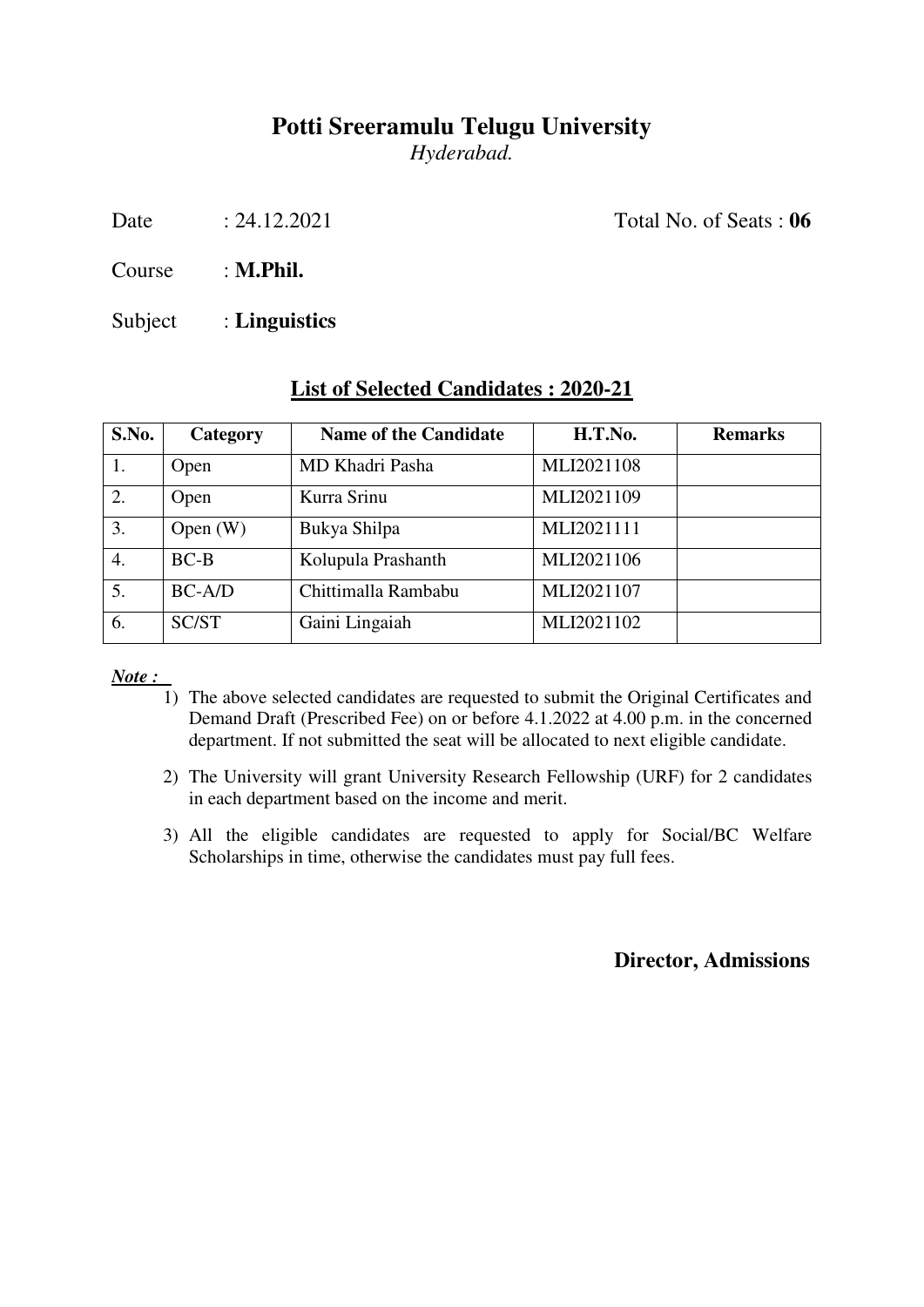*Hyderabad.* 

Date : 24.12.2021 Total No. of Seats : **06** 

Course : **M.Phil.**

Subject : **Folk Arts**

| S.No.            | Category    | Name of the Candidate | H.T.No.    | <b>Remarks</b>  |
|------------------|-------------|-----------------------|------------|-----------------|
| 1.               | Open        | M.Satyanarayana       | MFA1920107 |                 |
| 2.               | Open        | V.Shivaiah            | MFA1920114 |                 |
| $\overline{3}$ . | Open $(W)$  | Banothu Krishnaveni   | MFA1920101 |                 |
| 4.               | <b>BC</b>   | G.Mallaiah            | MFA1920105 | In lieu of BC-B |
| 5.               | $BC-A/D(W)$ | Roja Ramani           | MFA1920106 |                 |

6. SC/ST M.Vijaya MFA1920112

#### **List of Selected Candidates : 2019-20**

*Note :* 

- 1) The above selected candidates are requested to submit the Original Certificates and Demand Draft (Prescribed Fee) on or before 4.1.2022 at 4.00 p.m. in the concerned department. If not submitted the seat will be allocated to next eligible candidate.
- 2) The University will grant University Research Fellowship (URF) for 2 candidates in each department based on the income and merit.
- 3) All the eligible candidates are requested to apply for Social/BC Welfare Scholarships in time, otherwise the candidates must pay full fees.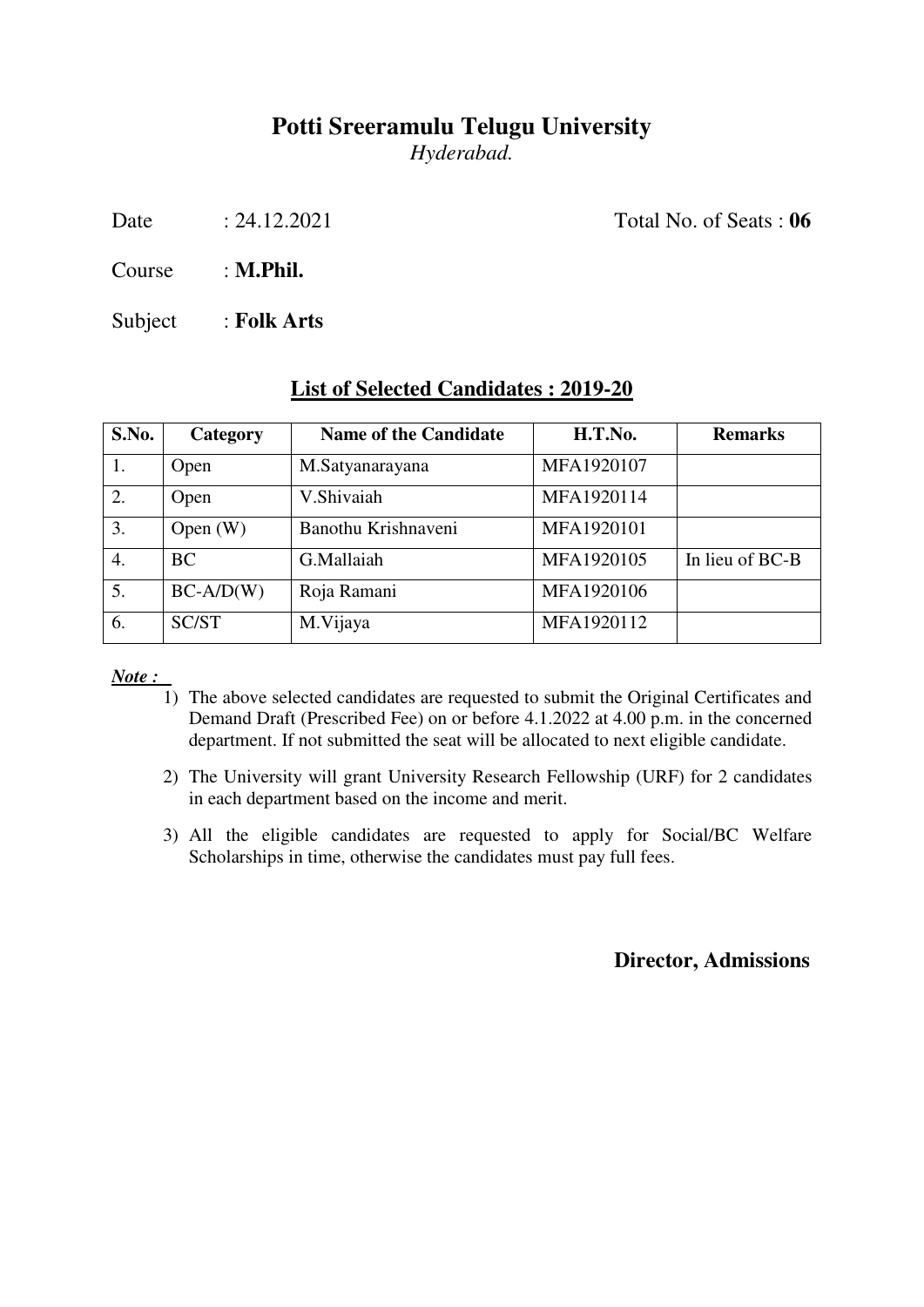*Hyderabad.* 

Date : 24.12.2021 Total No. of Seats : **06** 

Course : **M.Phil.**

Subject : **Folk Arts**

| S.No. | Category    | <b>Name of the Candidate</b> | H.T.No.    | <b>Remarks</b> |
|-------|-------------|------------------------------|------------|----------------|
| 1.    | Open        | V.Kumaraswamy                | MFA2021117 |                |
| 2.    | Open        | Boini Sunil Kumar            | MFA2021122 |                |
| 3.    | Open $(W)$  | Kurra Aruna                  | MFA2021103 |                |
| 4.    | <b>BC</b>   | Ramesh Taida                 | MFA1920119 |                |
| 5.    | $BC-A/D(W)$ | K.Roja Ramani                | MFA2021108 |                |
| 6.    | SC/ST       | Bhukya Shilpa                | MFA2021110 |                |

#### **List of Selected Candidates : 2020-21**

*Note :* 

- 1) The above selected candidates are requested to submit the Original Certificates and Demand Draft (Prescribed Fee) on or before 4.1.2022 at 4.00 p.m. in the concerned department. If not submitted the seat will be allocated to next eligible candidate.
- 2) The University will grant University Research Fellowship (URF) for 2 candidates in each department based on the income and merit.
- 3) All the eligible candidates are requested to apply for Social/BC Welfare Scholarships in time, otherwise the candidates must pay full fees.